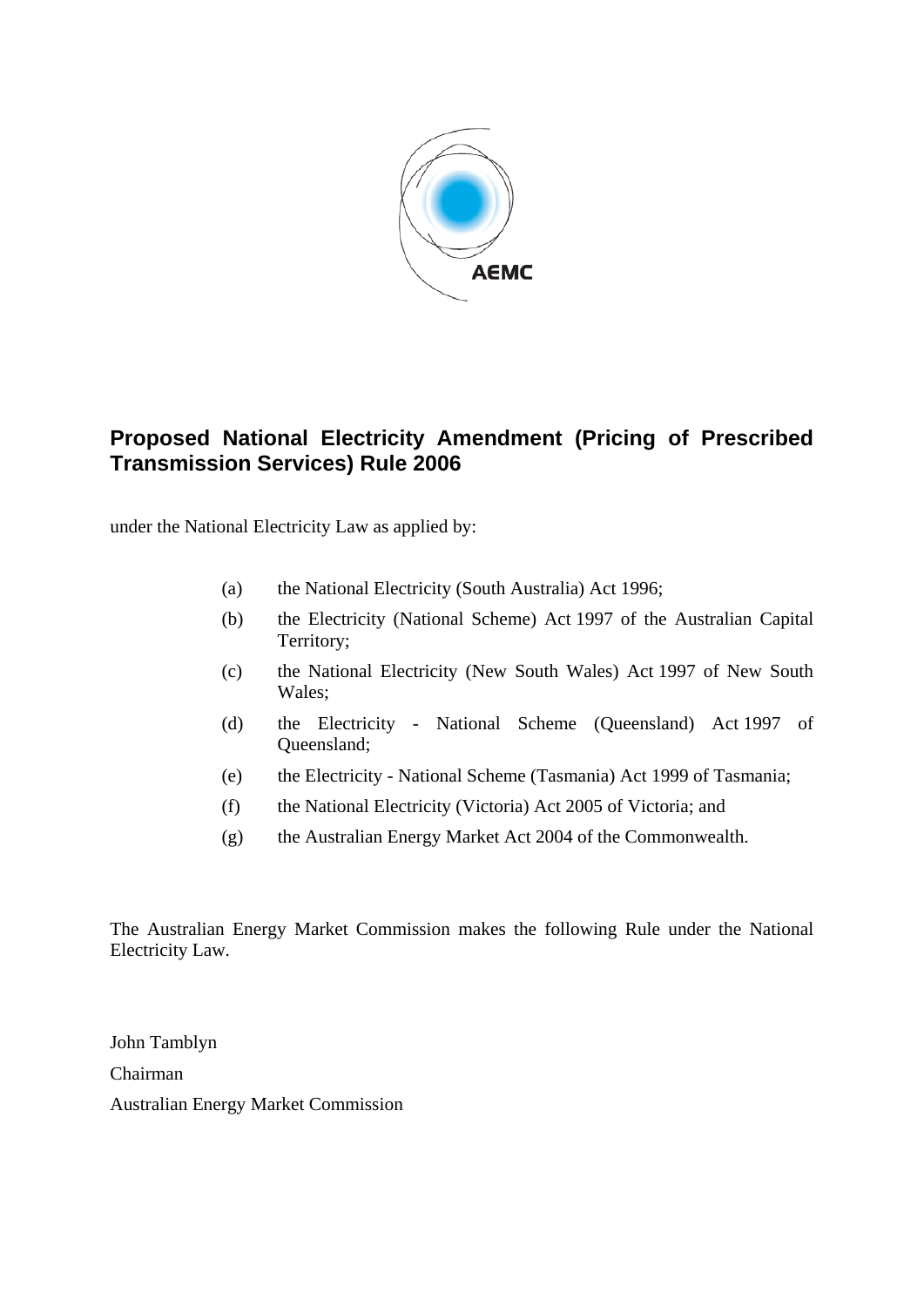# **Proposed National Electricity Amendment (Pricing of Prescribed Transmission Services) Rule 2006**

## **1. Title of Rule**

This Rule is the *Proposed National Electricity Amendment (Pricing of Prescribed Transmission Services) Rule 2006.* 

## **2. Commencement**

This Rule commences operation on [date to be inserted].

## **3. Interpretation**

- (a) A reference in this Rule to an "existing" or "old" Part, heading, rule, clause or paragraph is a reference to a Part, heading, rule, clause or paragraph in Chapter 6 of the National Electricity Rules immediately before the commencement of this Rule.
- (b) Notes do not form part of this Rule.
- (c) References in square brackets refer to Parts, headings, rules, clauses or paragraphs in the Draft National Electricity Amendment (Economic Regulation of Transmission Services) Rule 2006.

## **4. New Part J and Schedule 6A.4 of [draft] Chapter 6A of the National Electricity Rules**

A new Part J of draft Chapter 6A is inserted after Part I of draft Chapter 6A in the National Electricity Rules as set out in Schedule 1.

A new schedule 6A.4 of draft Chapter 6A is inserted after schedule 6A.3 of draft Chapter 6A as set out in Schedule 1.

#### *[Drafting Note:*

*This Proposed Rule is a complementary amending instrument to the Draft National Electricity Amendment (Economic Regulation of Transmission Services) 2006 hereafter referred to as the "Draft Revenue Rule". Both Rules will be made simultaneously.]*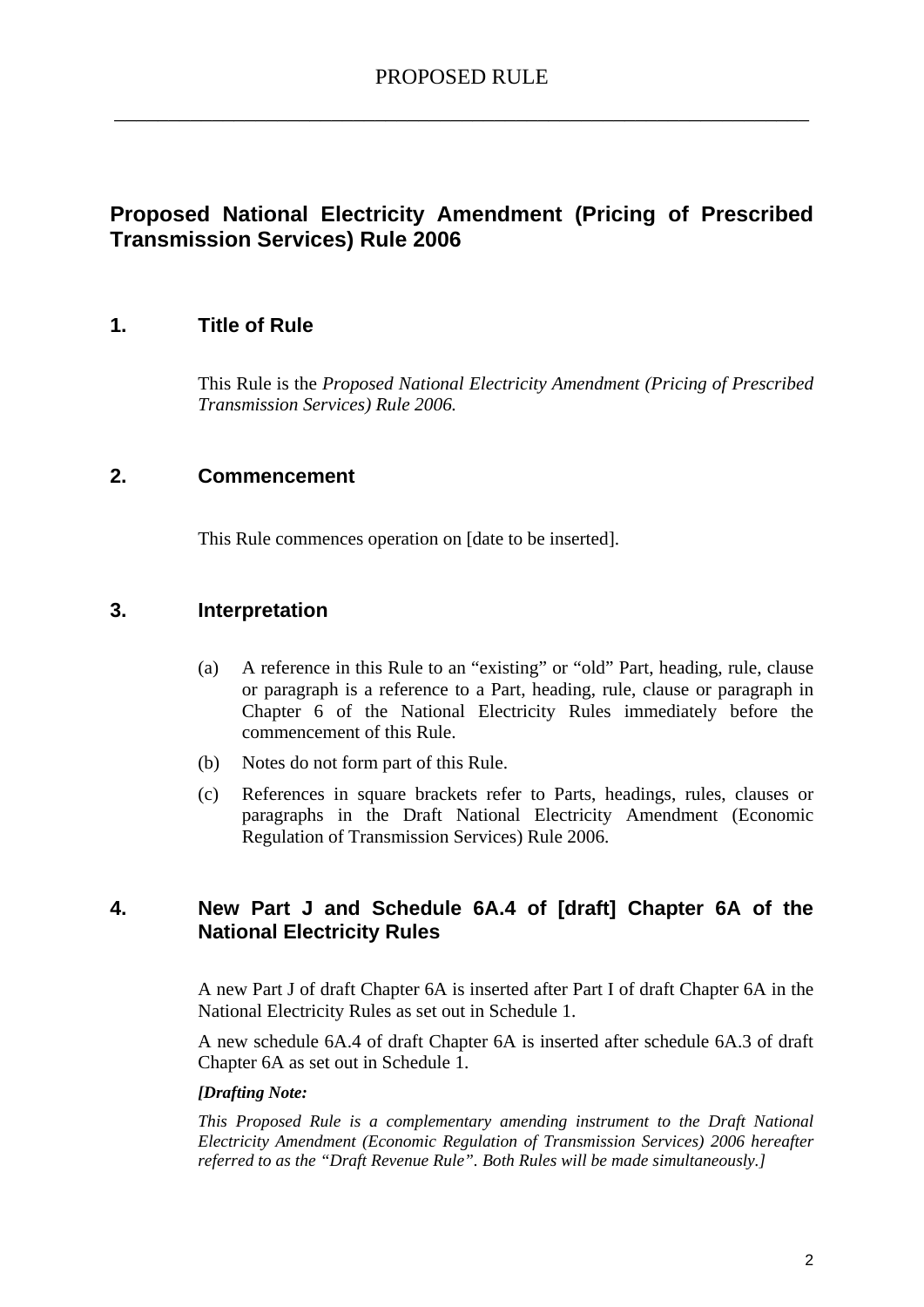## Schedule 1 **New Part J of Chapter 6A of the National Electricity Rules**

(Clause 4)

# **Part J – Prescribed Transmission Services - Regulation of Pricing**

## **6A.22 Introduction**

#### **6A.22.1 Outline of Part J**

- (a) This Part J regulates the prices that may be charged by *Transmission Network Service Providers* for the provision of *prescribed transmission services.*
- (b) Rule 6A.23 sets out general rules for *pricing methodologies.*
- (c) Rule 6A.24 sets out the *Pricing Principles for Prescribed Transmission Services (Pricing Principles*)*.*
- (d) Rule 6A.25 requires the *AER* to develop and publish *Pricing Methodology Guidelines*.
- (e) Rule 6A.26 requires a *Transmission Network Service Provider* to submit a proposed *pricing methodology* to the *AER* for approval and requires the *AER* to approve that methodology if it gives effect to and is consistent with the *Pricing Principles* and complies with the requirements of the *Pricing Methodology Guidelines*.
- (f) Rules 6A.27-6A.31 make provision for other pricing related matters, including prudent discounts, billing and settlements between *Transmission Network Service Providers,* prudential requirements and information requirements in relation to pricing.

#### **6A.22.2 Definitions**

#### *[Drafting Note:*

*The definitions relevant to Part J will be retained in this Part, and signpost definitions will be inserted in Chapter 10 Glossary, in conjunction with the changes arising from the Draft Revenue Rule. For the purposes of first round consultation, the National Electricity (Pricing of Prescribed Transmission Services) Rule 2006 (hereafter referred to as the "Proposed Pricing Rule") does not include comprehensive consequential amendments, including to Chapter 10.]* 

In this Part J:

**aggregate annual revenue requirement (AARR)** has the meaning in clause 6A.22.3.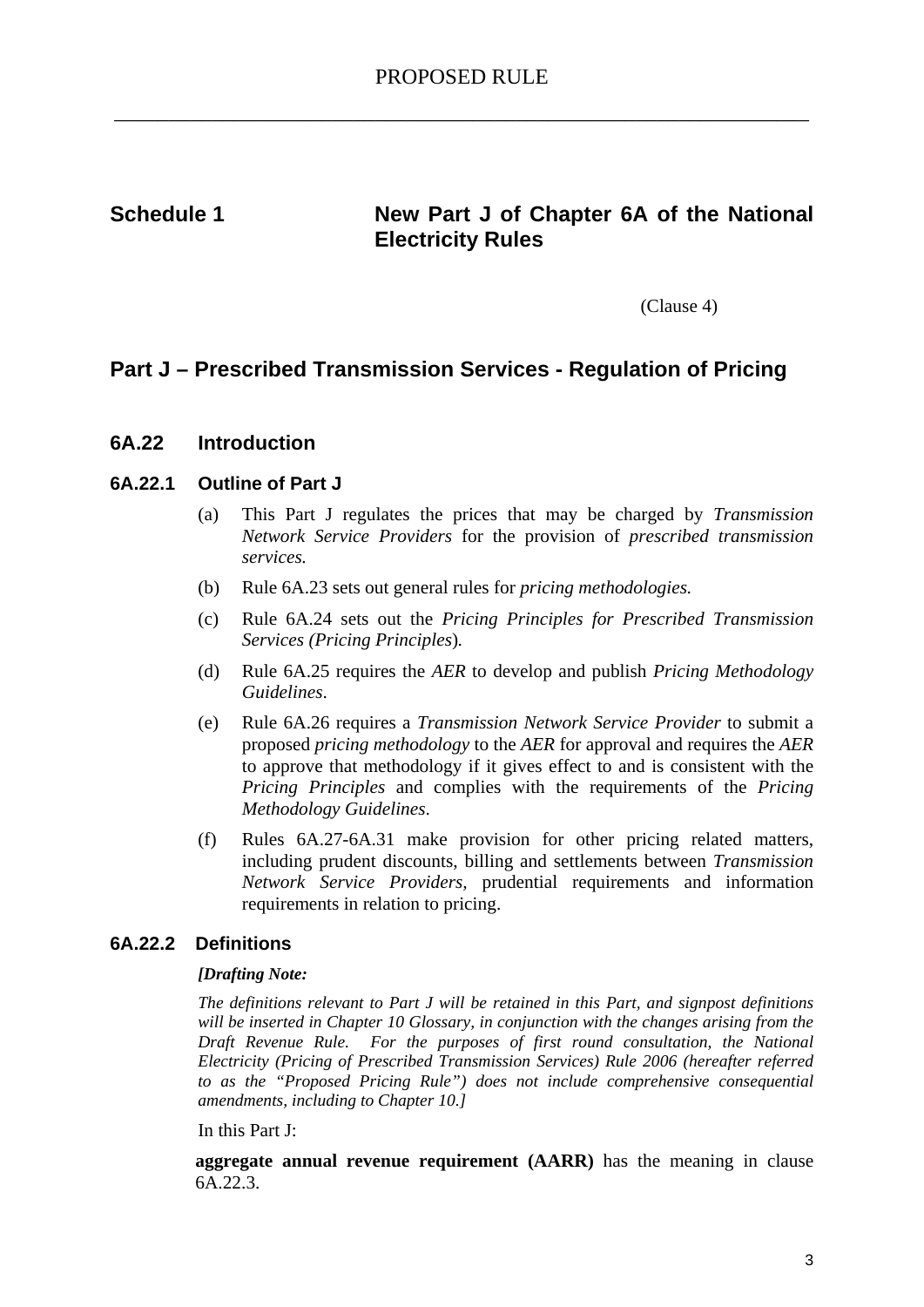**annual service revenue requirement** (**ASRR**) has the meaning in clause 6A.22.4.

**attributable cost share** has the meaning in clause 6A.22.5.

**attributable connection point cost share** has the meaning in clause 6A.22.6.

**categories of prescribed transmission services** means, for the purposes of pricing:

- (a) *prescribed entry services*;
- (b) *prescribed exit services*;
- (c) *common transmission services*;
- (d) *prescribed transmission use of system services*.

**common transmission services** means *prescribed transmission services* that ensure the integrity of a *transmission system* and provide equivalent benefits to all *Transmission Customers* who have a *connection point* with the relevant *transmission network* without any differentiation based on their location within the *transmission system.* 

**cost reflective network pricing methodology or CRNP methodology or modified CRNP methodology** means the cost allocation methodologies described in schedule 6A.4, which may be clarified and explained in the *Pricing Methodology Guidelines* made by the *AER* in accordance with rule 6A.24.

**over-recovery amount** means any amount by which the revenue earned from the provision of *prescribed transmission services* in previous *financial years* exceeds the sum of the *AARR* in those *financial years*, grossed up by the application of an annual interest rate approved by the *AER* for this purpose.

**postage-stamped** means the application of a unit price that is the same for all *transmission connection points* within a *region*.

**prescribed entry services** means *entry services* that are *prescribed transmission services* by virtue of the operation of [draft] clause 11.5.11.

**prescribed exit service** means *exit services* that are *prescribed transmission services* by virtue of the operation of [draft] clause 11.5.11 and *exit services* provided to *Distribution Network Service Providers*.

**pricing methodology** for a *Transmission Network Service Provider*, means the pricing methodology approved by the *AER* for that *Transmission Network Service Provider* and included in a final decision as referred to in clause 6A.26.13.

#### **Pricing Principles for Prescribed Transmission Services or Pricing Principles**

The principles set out in rule 6A.24.

**prescribed transmission use of system services** means *prescribed transmission service* provided to a *Transmission Customer* for use of the *transmission network* for the conveyance of electricity that:

(a) provide different benefits to *Transmission Customers* who have a *connection point* with the relevant *transmission network* depending on their location within the *transmission system*; and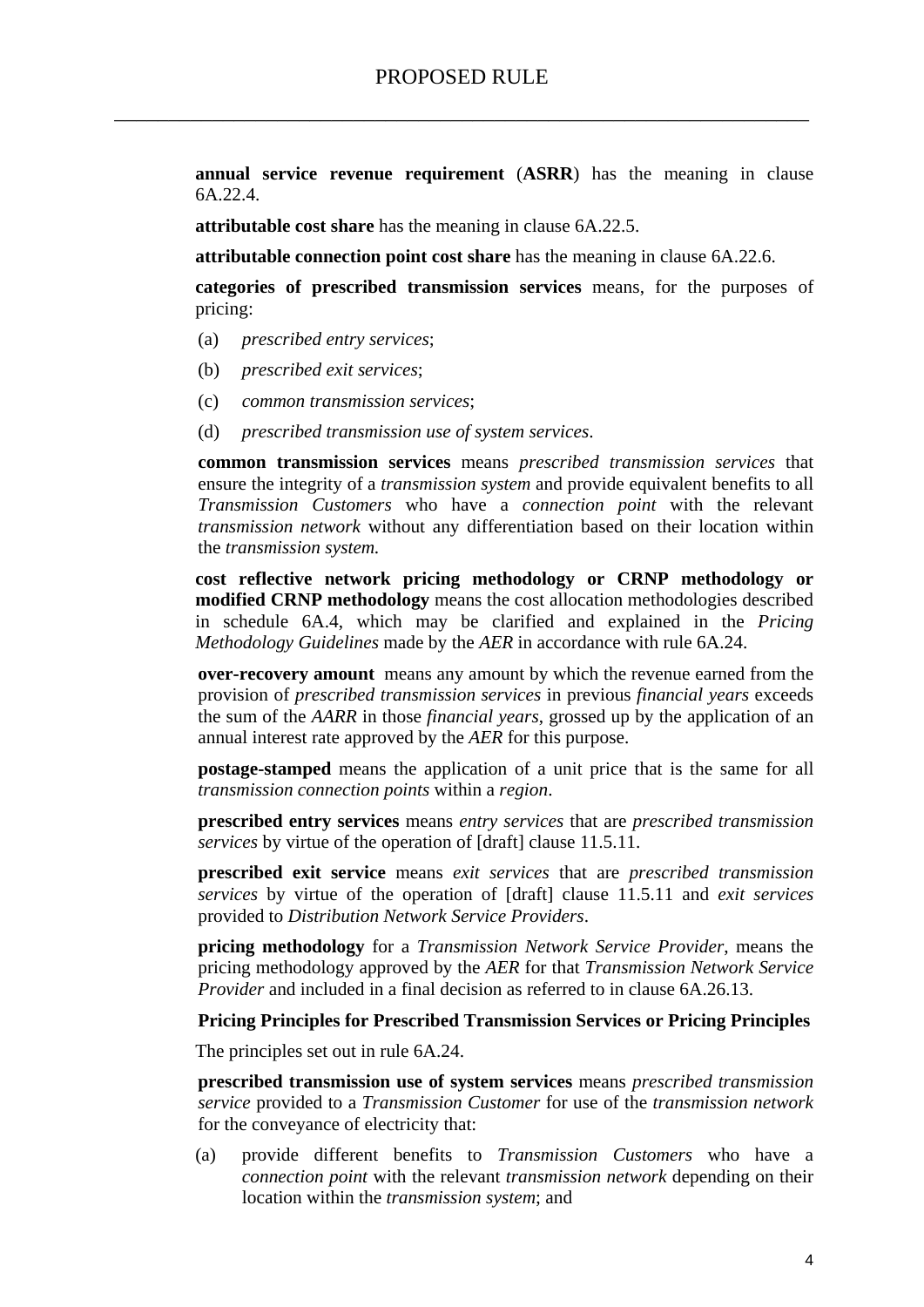(b) are not *common transmission services*, *prescribed entry services* or *prescribed exit services*.

**stand-alone amount** means, for a category of *prescribed transmission services*, the costs of a *transmission system* asset or operating and maintenance costs that would have been incurred had that *transmission system* asset been developed, or that operating and maintenance cost been incurred, exclusively to provide that *category of prescribed transmission services*.

**under-recovery amount** means any amount by which the sum of the *AARR* in previous *financial years* exceeds the revenue earned from the provision of *prescribed transmission services* in those previous years, grossed up by the application of an annual interest rate approved by the *AER* for this purpose.

#### **6A.22.3 Aggregate annual revenue requirement (AARR)**

For the purposes of this Part J, the *aggregate annual revenue requirement (AARR)* for *prescribed transmission services* provided by a *Transmission Network Service Provider,* is the *maximum allowed revenue* for that provider for a *regulatory year* of a *regulatory control period*, adjusted:

- (a) in accordance with the adjustments referred to in [draft] clause 6A.3.2;
- (b) for any prudent discount under rule 6A.27;
- (c) for any *over-recovery amount* or *under-recovery amount*; and
- (d) by subtracting the following amounts:
	- (1) estimated revenues from *auction proceeds* distributed to the *Transmission Network Service Provider* under clause 3.18.4 and from *settlements* residue; and
	- (2) operating and maintenance costs incurred in the provision of *common transmission services*.

#### **6A.22.4 Annual service revenue requirement (ASRR)**

For the purposes of this Part J, the *annual service revenue requirement (ASRR)* for a *Transmission Network Service Provider* is the portion of the *AARR* for *prescribed transmission services* provided by a *Transmission Network Service Provider* that is allocated to each *category of prescribed transmission services* for that provider and that is calculated by the multiplication of the *AARR* by the *attributable cost share* for that category of services in accordance with the principles in clause 6A.24.2.

#### **6A.22.5 Meaning of attributable cost share**

For a *Transmission Network Service Provider* for a *category of prescribed transmission services*, the *attributable cost share* for that provider for that category of services must, subject to any adjustment required under the principles in clause 6A.24.3, include or reflect either or both of:

(a) a ratio of the costs of the *transmission system* assets directly attributable (on a causation basis) to the provision of a *category of prescribed transmission services*, as a proportion of the total costs of all the *Transmission Network*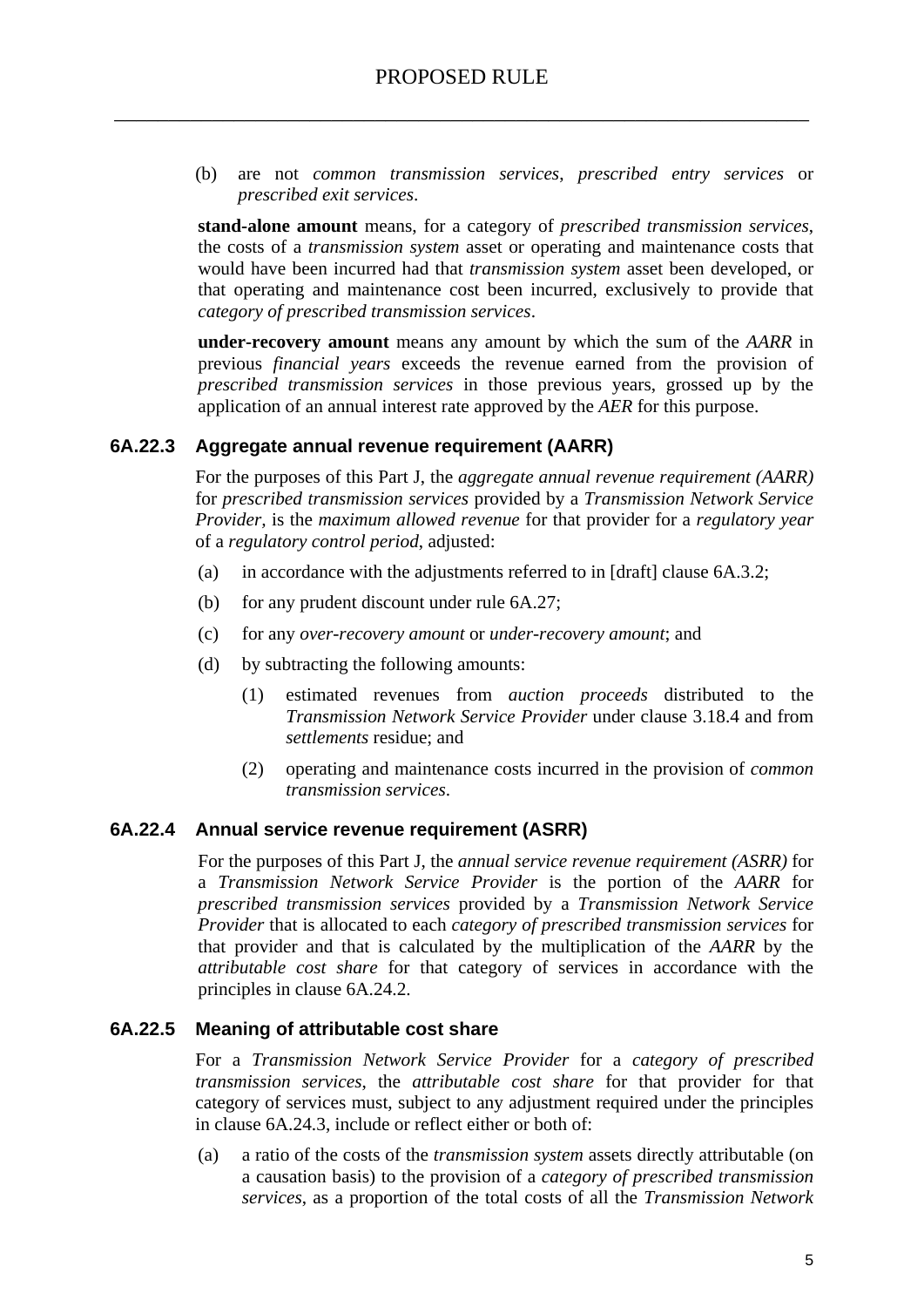*Service Provider's transmission system* assets directly attributable (on a causation basis) to the provision of *prescribed transmission services*; and

(b) a ratio of operating and maintenance costs directly attributable (on a causation basis) to the provision of a *category of prescribed transmission services*, as a proportion of all of the *Transmission Network Service Provider's* operating and maintenance costs directly attributable (on a causation basis) to the provision of *prescribed transmission services*;

where "costs of the *transmission system* asset" is referable to values contained in the accounts of the *Transmission Network Service Provider*.

#### **6A.22.6 Meaning of attributable connection point cost share**

For a *Transmission Network Service Provider* for a *category of prescribed transmission services*, the *attributable connection point cost share* for that provider for that category of services must include or reflect either or both of:

- (a) a ratio of the costs of the *transmission system* assets directly attributable (on a causation basis) to the provision of *prescribed entry services* or *prescribed exit services* at a *transmission network connection point*, as a proportion of the costs of all the *Transmission Network Service Provider's transmission system* assets directly attributable (on a causation basis) to the provision of *prescribed entry services* or *prescribed exit services*; and
- (b) a ratio of operating and maintenance costs directly attributable (on a causation basis) to the provision of *prescribed entry services* or *prescribed exit services* at a *transmission network connection point*, as a proportion of all the T*ransmission Network Service Provider's* operating and maintenance costs directly attributable (on a causation basis) to the provision of *prescribed entry services* or *prescribed exit services*,

where "costs of the *transmission system* asset" is referable to values contained in the accounts of the *Transmission Network Service Provider*.

## **6A.23 Pricing for prescribed transmission services – pricing methodologies**

(a) In making a *transmission determination* under Part E of Chapter 6A, the *AER* must include a decision to approve a proposed *pricing methodology* as part of that *transmission determination*.

#### *[Drafting Note:*

*Clause 6A.2.2 of the Draft Revenue Rule would be amended to insert an additional paragraph, ie. "a determination that specifies the pricing methodology that applies to the provider"]* 

(b) A *Transmission Network Service Provider* must comply with the *pricing methodology* approved by the *AER* as part of a *transmission determination*  that applies to that provider, and any other applicable requirements in the *Rules*, when the provider is setting the prices that may be charged for the provision of *prescribed transmission services*.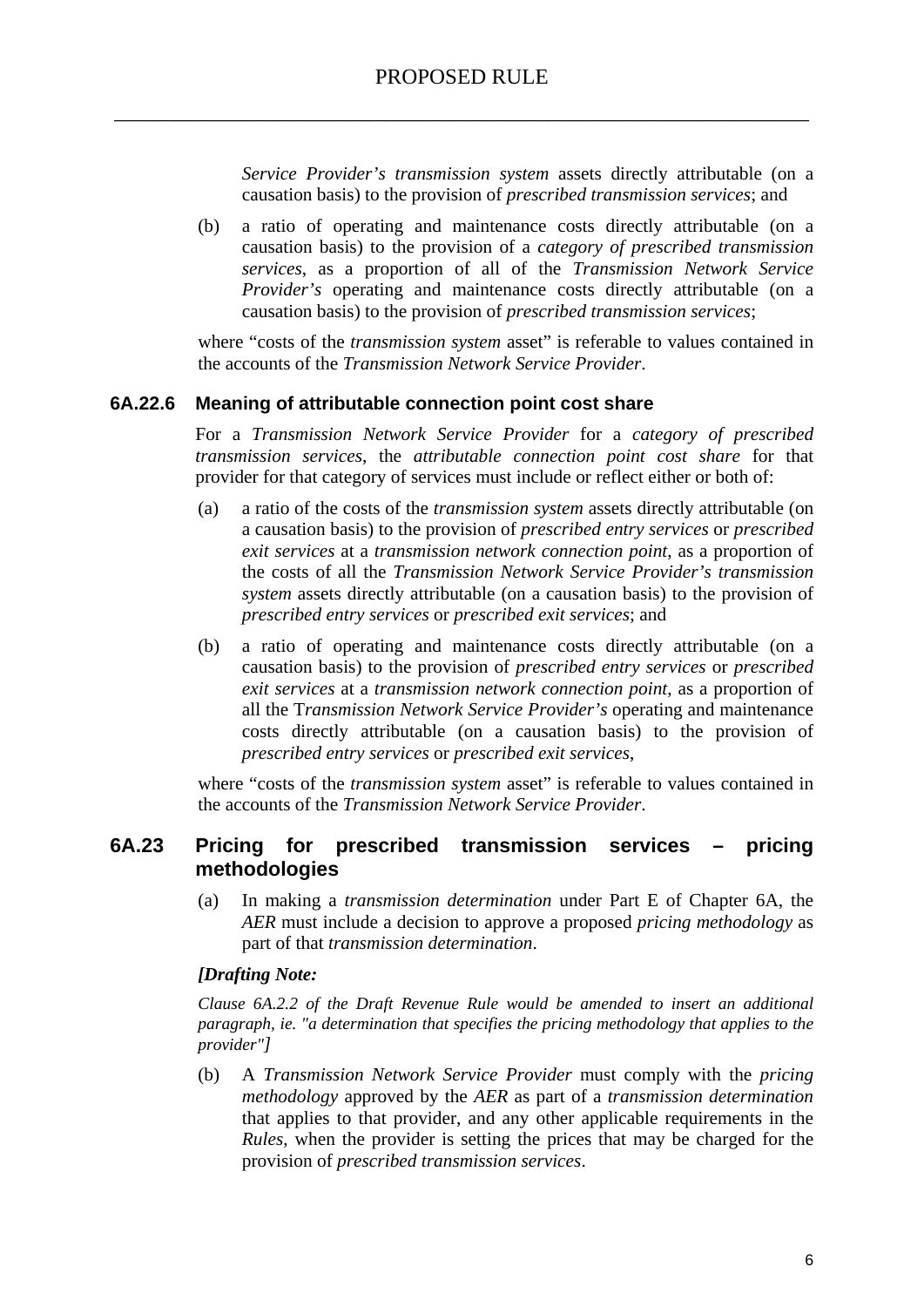- (c) A *pricing methodology* is a methodology, formula, process or approach that, when applied by a *Transmission Network Service Provider*:
	- (1) allocates the *aggregate annual revenue requirement* for *prescribed transmission services* provided by that provider to:
		- (i) the *categories of prescribed transmission services* for that provider; and
		- (ii) *transmission network connection points of Transmission Network Customers*; and
	- (2) determines the structure of the prices that a *Transmission Network Service Provider* may charge for each of the *categories of prescribed transmission services* for that provider.
- (d) The *pricing methodology* proposed by a *Transmission Network Service Provider* and approved by the *AER* in accordance with rule 6A.26, must give effect to and be consistent with:
	- (1) the *Pricing Principles*; and
	- (2) the *Pricing Methodology Guidelines*.

## **6A.24 Pricing Principles**

#### **6A.24.1 Introduction**

- (a) This rule 6A.24 sets out the principles that constitute the *Pricing Principles for Prescribed Transmission Services (Pricing Principles)*.
- (b) The *Pricing Principles* are to be given effect to by *pricing methodologies.*

## **6A.24.2 Principles for the allocation of the AARR to categories of prescribed transmission services**

The *aggregate annual revenue requirement* (*AARR*) for *prescribed transmission services* provided by a *Transmission Network Service Provider* is to be allocated in accordance with the following principles:

- (a) The *AARR* for a *Transmission Network Service Provider* must be allocated to each *category of prescribed transmission services* in accordance with the *attributable cost share* for each such category of services. This allocation results in the *annual service revenue requirement* (*ASRR*) for that category of services.
- (b) The allocation of the *AARR* must be such that the same portion of the *AARR* is not allocated more than once.
- (c) Where, as a result of the application of the *attributable cost share*, a portion of the *AARR* would be attributable to more than one category of *prescribed transmission services,* that *attributable cost share* is to be adjusted and applied such that any costs of a *transmission system* asset or operating and maintenance cost that would otherwise be attributed to the provision of more than one category of *prescribed transmission services*, is allocated as follows: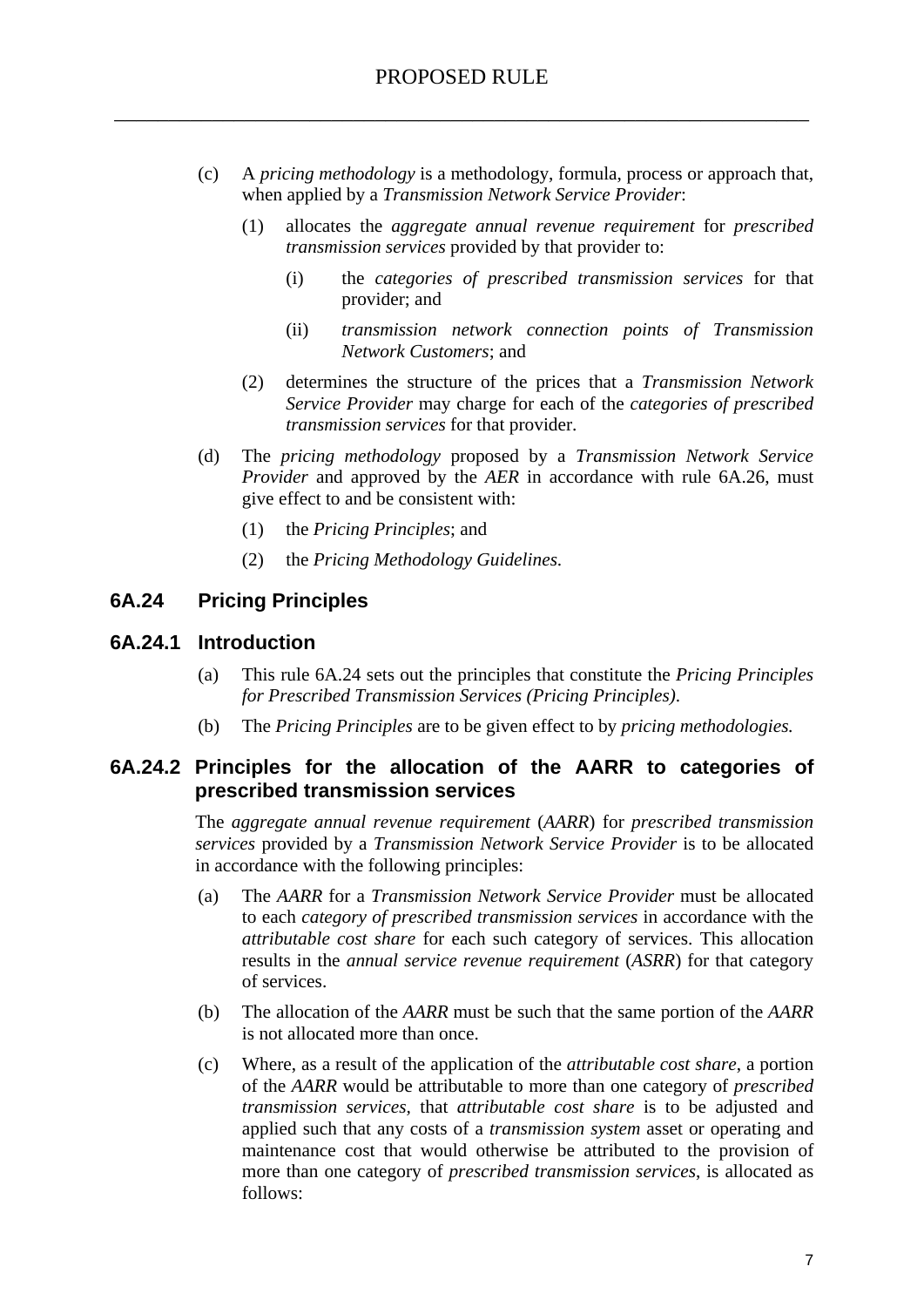- (1) to the provision of *prescribed entry services* and *prescribed exit services*, but only to the extent of the *stand-alone amount* for those *categories of prescribed transmission services*;
- (2) if any portion of the costs of a *transmission system* asset or operating and maintenance cost is not allocated to *prescribed entry services* and *prescribed exit services* under subparagraph (1), that portion is to be allocated to *prescribed transmission use of system services*, but only to the extent of the *stand-alone amount* for that *category of prescribed transmission services*; and
- (3) if any portion of the costs of a *transmission system* asset or operating and maintenance cost, is not attributed to *prescribed transmission services* under subparagraphs (1) and (2), that portion is to be attributed to *common transmission services.*

## **6A.24.3 Principles for the allocation of the ASRR to transmission network connection points**

The *annual service revenue requirement* (*ASRR*) for a *Transmission Network Service Provider* for each *category of prescribed transmission services* is to be allocated to each *transmission network connection point* in accordance with the following principles:

- (a) The whole of the *ASRR* for *prescribed entry services* is to be allocated to a *transmission network connection point of a Generator* in accordance with the *attributable connection point cost share* for *prescribed entry services*  that are provided by the *Transmission Network Service Provider* at that *connection point.*
- (b) The whole of the *ASRR* for *prescribed exit services* is to be allocated to *transmission network connection points* of *Transmission Customers* in accordance with the *attributable connection point cost share* for *prescribed exit services* that are provided by the *Transmission Network Service Provider* at that *connection point*.
- (c) Subject to paragraph (d), the *ASRR* for *prescribed transmission use of system services* is to be allocated to *transmission connection points* of *Transmission Customer* in the following manner:
	- (1) a portion of the *ASRR* (the **locational component**) is to be allocated as between such *Transmission Customer connection points* on the basis of the estimated proportionate use of the relevant *transmission system* assets by each of those customers and providers, and the *CRNP methodology* and *modified CRNP methodology* represents two permitted means of estimating proportionate use; and
	- (2) the remainder of the *ASRR* (the **non-locational component**) is to be allocated as between such *Transmission Customer connection points* by the application of a *postage-stamped* price.
- (d) In the case of the *ASRR* for *prescribed transmission use of system services*, the shares of the locational and non-locational components are to be either: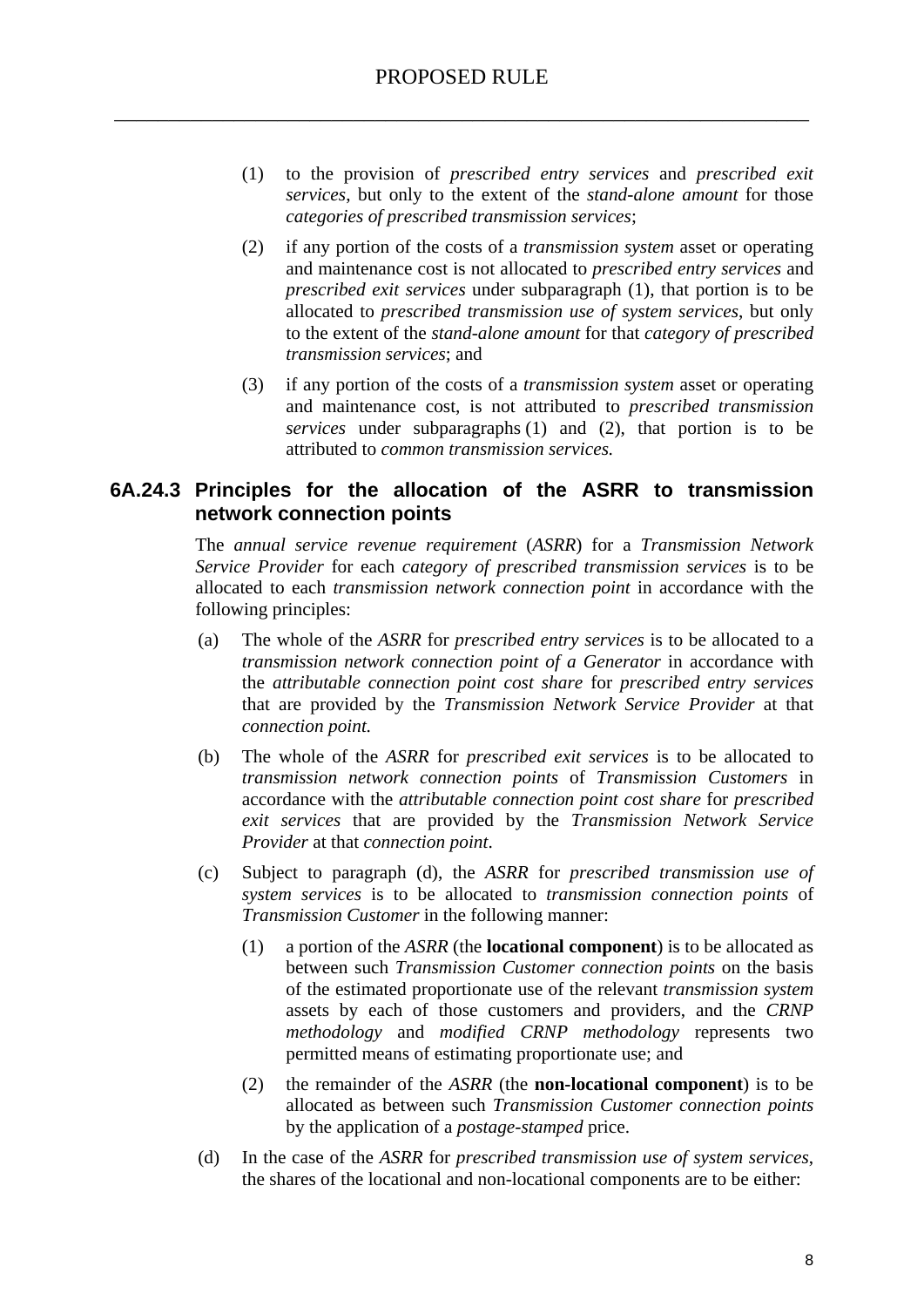- (1) a 50% share allocated to each component; or
- (2) an alternative allocation to each component, that is based on a reasonable estimate of future network utilisation and the likely need for future transmission investment, and that has the objective of providing more efficient locational signals to *Market Participants*, *Intending Participants* and end-users.
- (e) The *ASRR* for *common services* must be allocated to *Transmission Customer* and *Network Service Provider connection points* by the application of a *postage-stamped* price.

#### **6A.24.4 Price structure principles**

- (a) A *Transmission Network Service Provider* is to develop separate prices for the recovery of the *ASRR* in accordance with the principles set out in paragraphs  $(b)-(g)$ .
- (b) Separate prices are to be developed for each *category of prescribed transmission services*, being:
	- (1) *prescribed entry services* (*prescribed entry service price*, *prescribed entry service charge*);
	- (2) *prescribed exit services* (*prescribed exit service price*, *prescribed exit service charge*);
	- (3) *common transmission services* (*common transmission service price; common transmission service charge*);
	- (4) *prescribed transmission use of system services* locational component (*Customer TUoS usage price*; *Customer TUOS usage charge*); and
	- (5) *prescribed transmission use of system services* non-locational component (*Customer TUoS general price*; *Customer TUOS general charge*).
- (c) Prices for *prescribed entry services* and *prescribed exit services* must be a fixed annual amount.
- (d) Prices for *common transmission services* must be *postage-stamped*.
- (e) Prices for recovering the locational component of providing *prescribed use of system services* must be based on demand or consumption at times of greatest utilisation of the *transmission network* and for which *network* investment is most likely to be contemplated.
- (f) Prices for recovering the locational component of the *ASRR* for the provision of *prescribed transmission use of system services* must not change by more than 2 per cent per annum compared with the load weighted average price for this component for the relevant *region*.
- (g) Prices for recovering the non-locational component of providing *prescribed transmission use of system services* must be *postage-stamped*.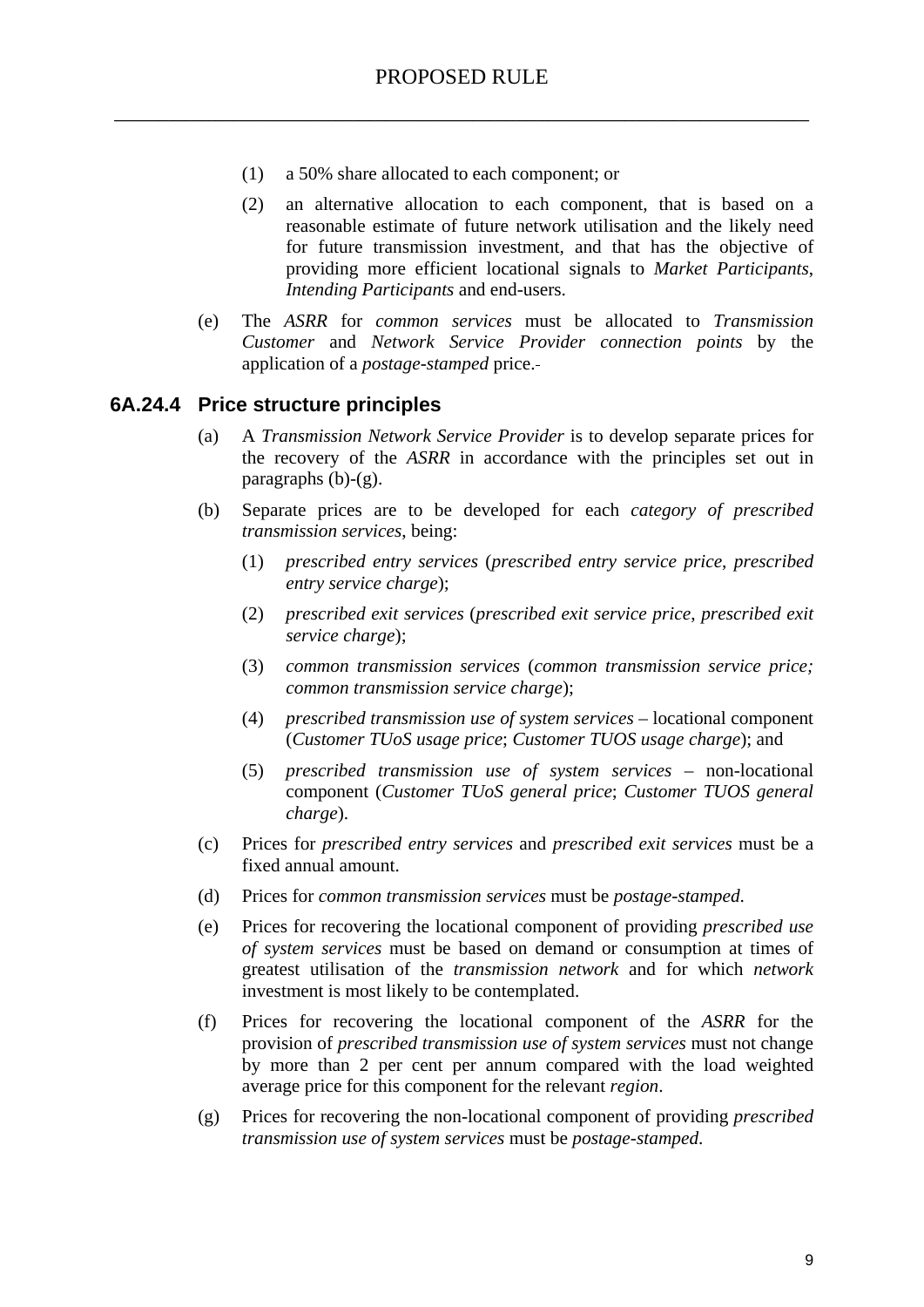## **6A.25 Pricing Methodology Guidelines for Prescribed Transmission Services**

#### **6A.25.1 Making and amendment of Pricing Methodology Guidelines**

- (a) The *AER* must, in accordance with the *transmission consultation procedures*, make guidelines (the *Pricing Methodology Guideline*s) relating to the preparation by a *Transmission Network Service Provider* of its *Pricing Methodology*.
- (b) The *Pricing Methodology Guidelines*:
	- (1) must give effect to, and be consistent with, the *Pricing Principles*;
	- (2) may be amended or replaced by the *AER* from time to time in accordance with the *transmission consultation procedures*; and
	- (3) must be *published* by the *AER*.
- (c) The *AER* must develop and publish the first *Pricing Methodology Guidelines* by [1 July 2007] and there must be *Pricing Methodology Guidelines* in force at all times after that date.
- (d) In the event of an inconsistency between the *Rules* and the *Pricing Methodology Guidelines* the *Rules* prevail to the extent of that inconsistency.

#### **6A.25.2 Contents of Pricing Methodology Guidelines**

The *Pricing Methodology Guidelines* may specify or clarify:

- (a) the form which a proposed *pricing methodology* is to take;
- (b) the information that is to accompany a proposed *pricing methodology* being information that is necessary to allow the *AER* to form a view as to whether the proposed *pricing methodology* is consistent with and gives effect to, the *Pricing Principles* and the requirements of this Part J;
- (c) what parts (if any) of a proposed *pricing methodology* or the information accompanying it, will not be publicly disclosed without the consent of the *Transmission Network Service Provider*;
- (d) the types of *transmission system* assets and operating and maintenance costs that are typically developed or incurred in providing the different *categories of prescribed transmission services*;
- (e) the operation and application of the *CRNP methodology* and *modified CRNP methodology* as described in schedule 6A.4; and
- (f) application and meaning of the *attributable cost share*, the *attributable connection point cost share,* the *stand-alone amount* and "directly attributable (on a causation basis)*"*.

## **6A.26 Procedures for approval of pricing methodology by AER**

*[Drafting Note:*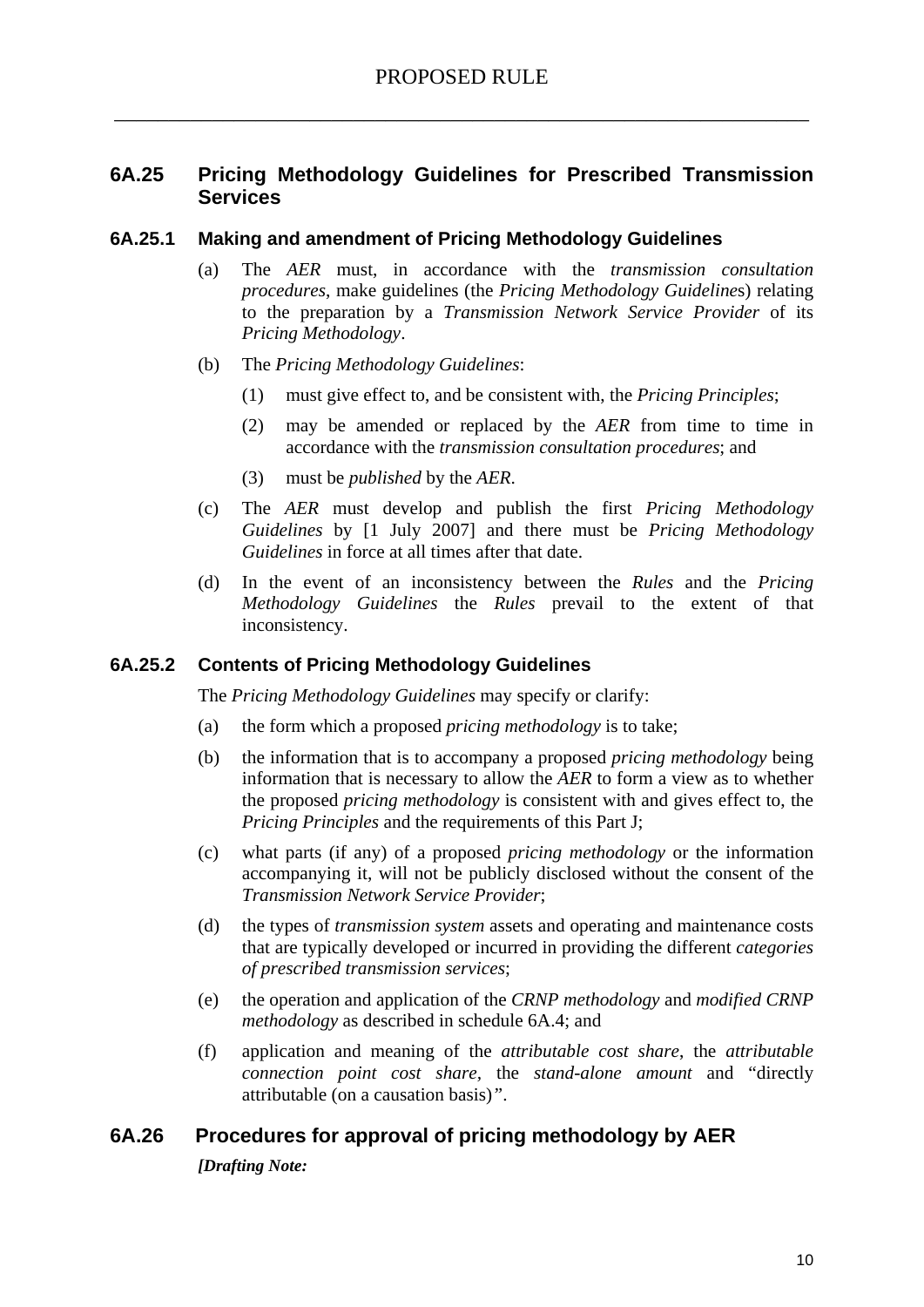*The procedures for approval of a pricing methodology will be integrated with Part E as drafted in the Draft Revenue Rule. For the purposes of first round consultation, the Proposed Pricing Rule has been drafted as a stand alone procedure. Differences in the drafting are by way of simplification, and the intention is that the procedure for approval of a proposed pricing methodology is to be fully integrated with the procedure for determination of a Revenue Proposal and proposed negotiating framework.]* 

## **6A.26.1 Pricing methodology determinations**

The *pricing methodology*, which the *AER* approves as part of a *transmission determination* for a *Transmission Network Service Provider*, must set out requirements for the calculation and setting of prices that may be charged by that provider for *prescribed transmission services* in accordance with this Part J.

## **6A.26.2 Submission of proposed methodology and information**

- (a) A *Transmission Network Service Provider* must submit to the *AER* a proposed *pricing methodology* relating to the *prescribed transmission services* that are provided by means of, or in connection with, a *transmission system* that is owned, controlled or operated by that provider, 13 months before the expiry of the applicable *transmission determination* that applies to those services.
- (b) A proposed *pricing methodology* must:
	- (1) give effect to and be consistent with the *Pricing Principles*; and
	- (2) comply with the requirements of, and contain or be accompanied by such information as is required by, the *Pricing Methodology Guidelines* made for that purpose under rule 6A.25.

## **6A.26.3 Preliminary examination and determination of non-compliance with Pricing Methodology Guidelines**

- (a) If the *AER* determines that:
	- (1) a proposed *pricing methodology* submitted by a *Transmission Network Service Provider*; or
	- (2) information contained in or accompanying such a proposed methodology,

does not comply with the requirements referred to in clause 6A.26.2(b), the *AER* must notify the provider of that determination as soon as practicable after receiving that proposed *pricing methodology* or information.

- (b) A determination referred to in paragraph (a) must be accompanied by written reasons that set out:
	- (1) the requirements that have not been complied with, and the respects in which the proposed *pricing methodology* or information does not comply with the relevant requirements of clause 6A.26.2(b); and
	- (2) in the case of information which does not comply with those requirements, the reason that the submission of information in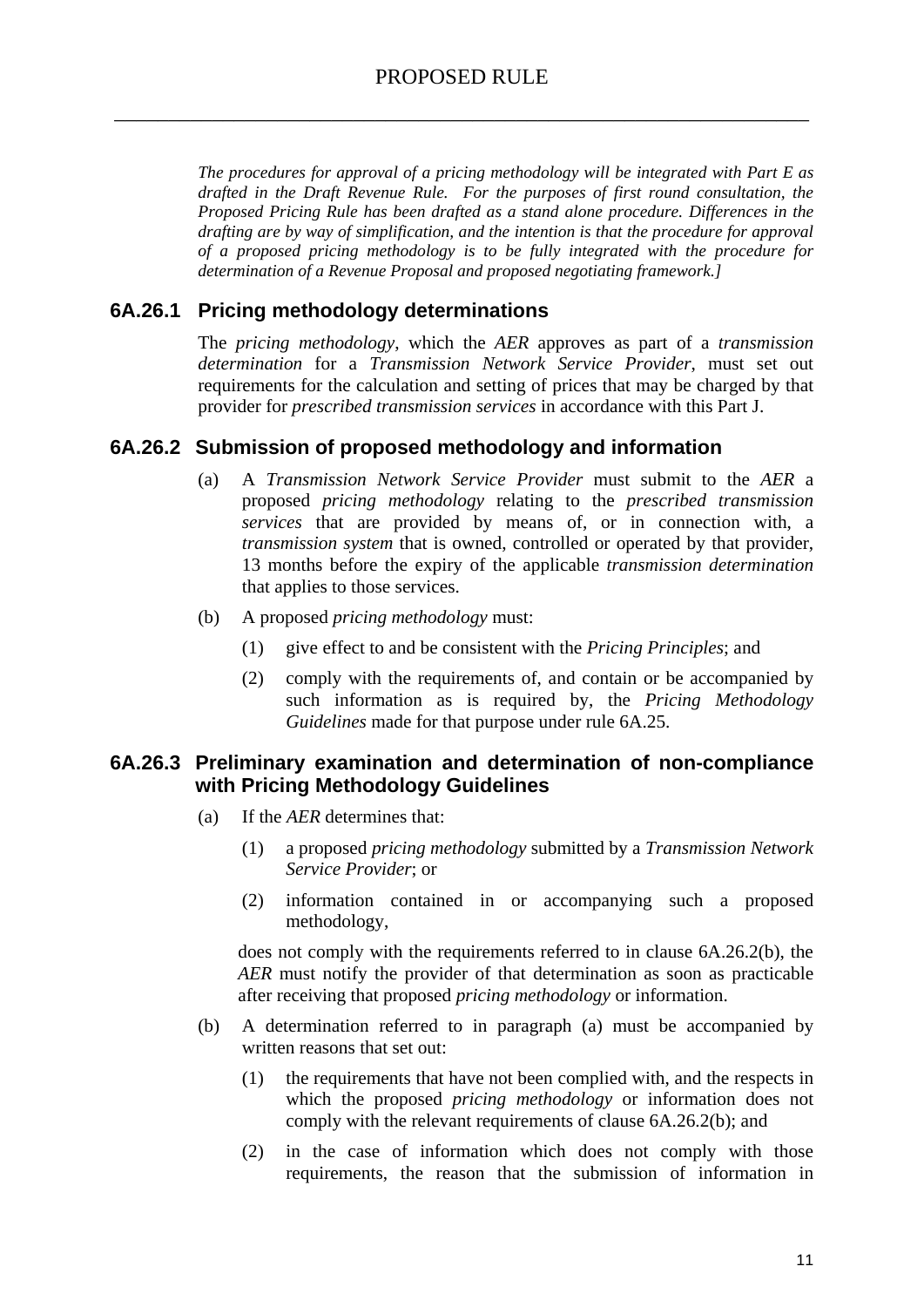accordance with those requirements would assist the *AER* in assessing the proposed *pricing methodology*.

## **6A.26.4 Resubmission of proposed pricing methodology or information**

If the *AER* notifies a *Transmission Network Service Provider* of a determination under clause 6A.26.3, the provider must, as soon as practicable thereafter, resubmit its proposed *pricing methodology* or the required information in a form that complies with the relevant requirements.

## **6A.26.5 Consultation**

- (a) Except to the extent that the *Pricing Methodology Guidelines* provide it will not be publicly disclosed (and, in that case, the relevant *Transmission Network Service Provider* has not otherwise consented), the *AER* must *publish*:
	- (1) the proposed *pricing methodology*; and
	- (2) the accompanying information,

submitted or resubmitted to it by the provider under this rule 6A.26.

- (b) The *AER* must publish the documents referred to in paragraph (a) as soon as practicable after the *AER* determines that the proposed *pricing methodology* and accompanying information comply with the requirements of clause 6A.26.2(b), together with an invitation for written submissions.
- (c) Any person may make a written submission to the *AER* on the proposed *pricing methodology* within the time specified in the invitation referred to in paragraph (b), which must be not be earlier than 30 *business days* after the invitation for submissions is *published* under that paragraph.

## **6A.26.6 Making of draft decision**

- (a) The *AER* must consider any written submissions made under clause 6A.26.5 and must make a draft decision in relation to a proposed *pricing methodology* of a *Transmission Network Service Provider*.
- (b) If the *AER* refuses to approve any aspect of a proposed *pricing methodology*, the *AER*'s draft decision must include details of the changes required or matters to be addressed before the *AER* will approve the proposed methodology.

## **6A.26.7 Publication of draft decision and consultation**

- (a) The *AER* must, as soon as practicable but not later than 6 months after the relevant date referred to in clause 6A.26.2(a), *publish*:
	- (1) its draft decision and reasons;
	- (2) notice of the making of the draft decision; and
	- (3) an invitation for written submissions on its draft decision.
- (b) Any person may make a written submission to the *AER* on the draft decision within the time specified in the invitation referred to in paragraph (a).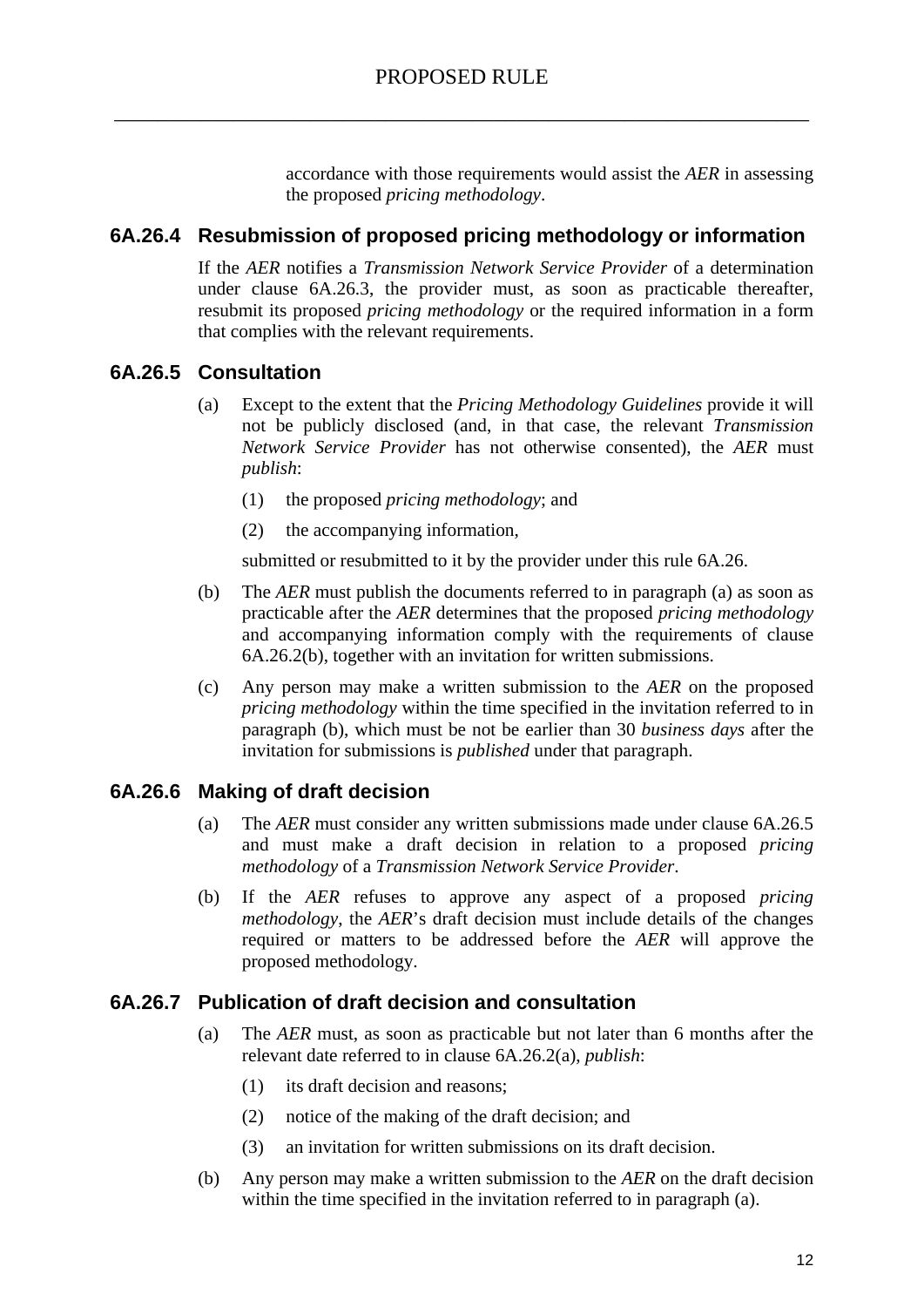## **6A.26.8 Submission of revised methodology**

- (a) In addition to making such other written submissions as it considers appropriate, a *Transmission Network Service Provider* may, not more than 30 *business days* after the publication of a draft decision, submit to the *AER*  a revised proposed *pricing methodology.*
- (b) A revised proposed *pricing methodology* must:
	- (1) give effect to and be consistent with the *Pricing Principles*;
	- (2) comply with the requirements of, and must contain or be accompanied by such information as is required by, the *Pricing Methodology Guidelines*.
- (c) Except to the extent that the *Pricing Methodology Guidelines* provide it will not be publicly disclosed (and, in that case, the *Transmission Network Service Provider* has not otherwise consented), the *AER* must publish any revised proposed *pricing methodology* that is submitted by the *Transmission Network Service Provider* under paragraph (a), together with the accompanying information, as soon as practicable after receipt by the *AER*.

## **6A.26.9 Making of final decision**

The *AER* must consider any submissions made on the draft decision, or on any revised proposed *pricing methodology* submitted to it under clause 6A.26.8, and must make a final decision.

## **6A.26.10 Refusal to approve methodology**

If the *AER*'s final decision is to refuse to approve the proposed *pricing methodology*, the *AER* must include in its final decision an amended *pricing methodology* which is:

- (a) determined on the basis of the current proposed pricing methodology; and
- (b) amended from that basis only to the extent necessary to enable it to be approved in accordance with the *Rules*.

## **6A.26.11 Contents of and reasons for decisions**

- (a) A draft or final decision is a decision by the *AER* on the *Transmission Network Service Provider's* current proposed *pricing methodology*, in which the *AER* either approves or refuses to approve that methodology and sets out reasons for its decision.
- (b) The reasons given by the *AER* for a draft or final decision must set out the basis and rationale of the decision, including reasons for the making of any decisions, the giving or withholding of approval and the exercise of any discretions, for the purpose of the decision.

## **6A.26.12 Circumstances in which pricing methodology must be approved**

(a) This clause 6A.26.12 sets out the circumstances in which the *AER* must approve a proposed *pricing methodology* for the purposes of a draft or final decision.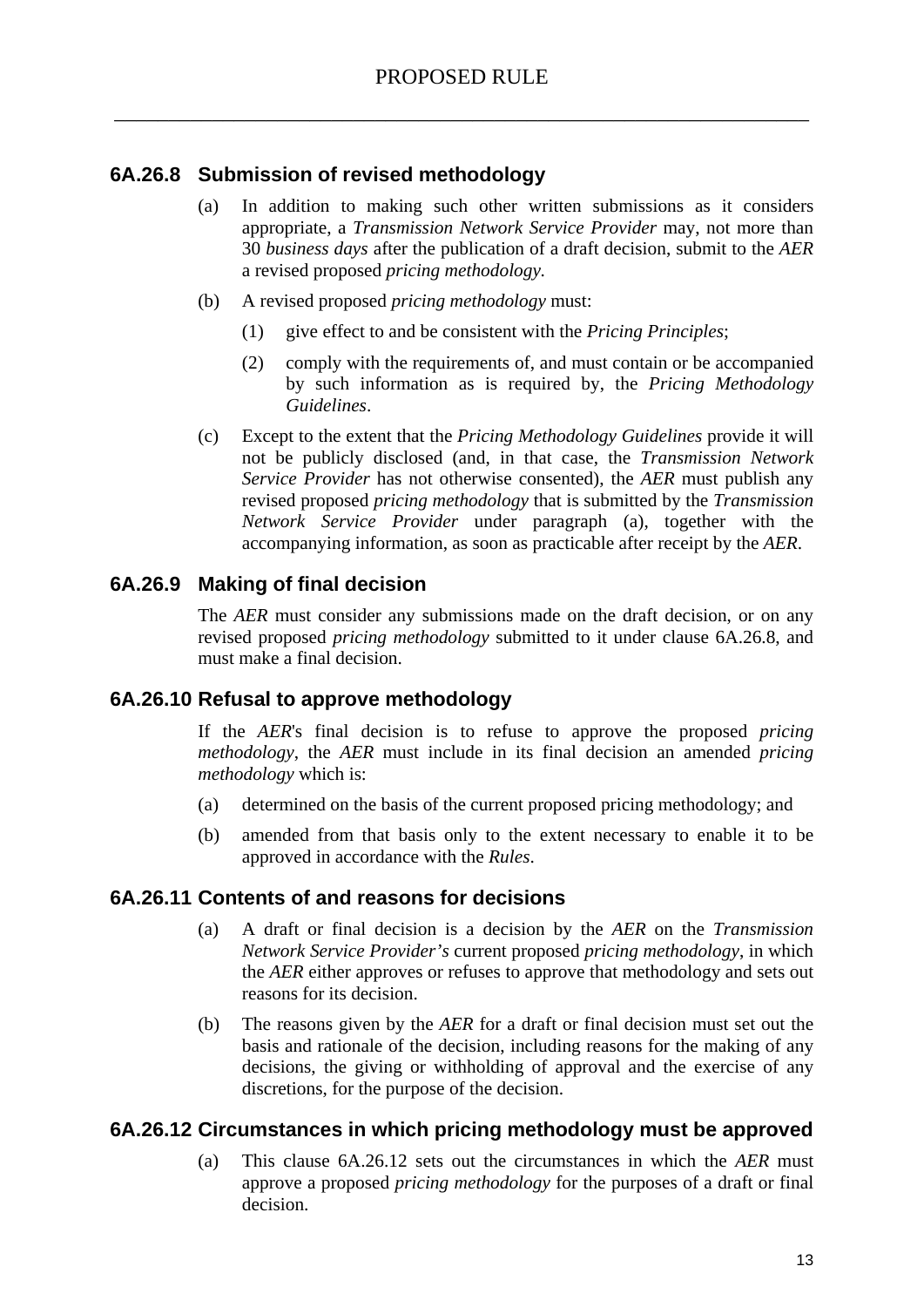- (b) The *AER* must approve a *Transmission Network Service Provider*'s current proposed *pricing methodology* if the *AER* is satisfied that the methodology:
	- (1) gives effect to and is consistent with the *Pricing Principles;* and
	- (2) complies with the requirements of the *Pricing Methodology Guidelines*.
- (c) If a *Transmission Network Service Provider's* revised proposed *pricing methodology* submitted under clause 6A.26.8(a):
	- (1) contains the changes required under clause 6A.26.6(b); or
	- (2) does not contain those changes but otherwise (in the *AER*'s view) adequately addresses the matters which prompted the *AER* to require those changes,

then, except to the extent that:

- (3) either or both of the following apply:
	- (i) other changes have been made in the revised proposed *pricing methodology* by the provider; or
	- (ii) the information contained in or accompanying the revised proposed *pricing methodology* differs from that contained in or accompanying the previous proposed methodology; and
- (4) the changes would justify the *AER*, in its final decision, in refusing to approve the proposed methodology under paragraph (b),

the *AER*'s final decision must be to approve that proposed *pricing methodology*.

## **6A.26.13 Notice of final decision and making of pricing methodology determination**

- (a) The *AER* must as soon as practicable, but not later than 2 months before the commencement of the relevant *regulatory control period*, *publish*:
	- (1) notice of the making of the final decision; and
	- (2) the final decision, including the reasons required to be included in it.
- (b) The *AER* must, as soon as practicable after making its final decision, make the *pricing methodology* determination as part of a *transmission determination* to which the final decision relates.

## **6A.26.14 Publication of pricing methodology and transmission network prices**

A *Transmission Network Service Provider* must *publish*:

- (a) a current copy of its *pricing methodology* on its website; and
- (b) the prices for each of the *categories of prescribed transmission services* to apply for the following *financial year*, by 15 May each year for the purposes of determining *distribution service* prices as outlined in Part C of Chapter 6.

#### *[Drafting Note:*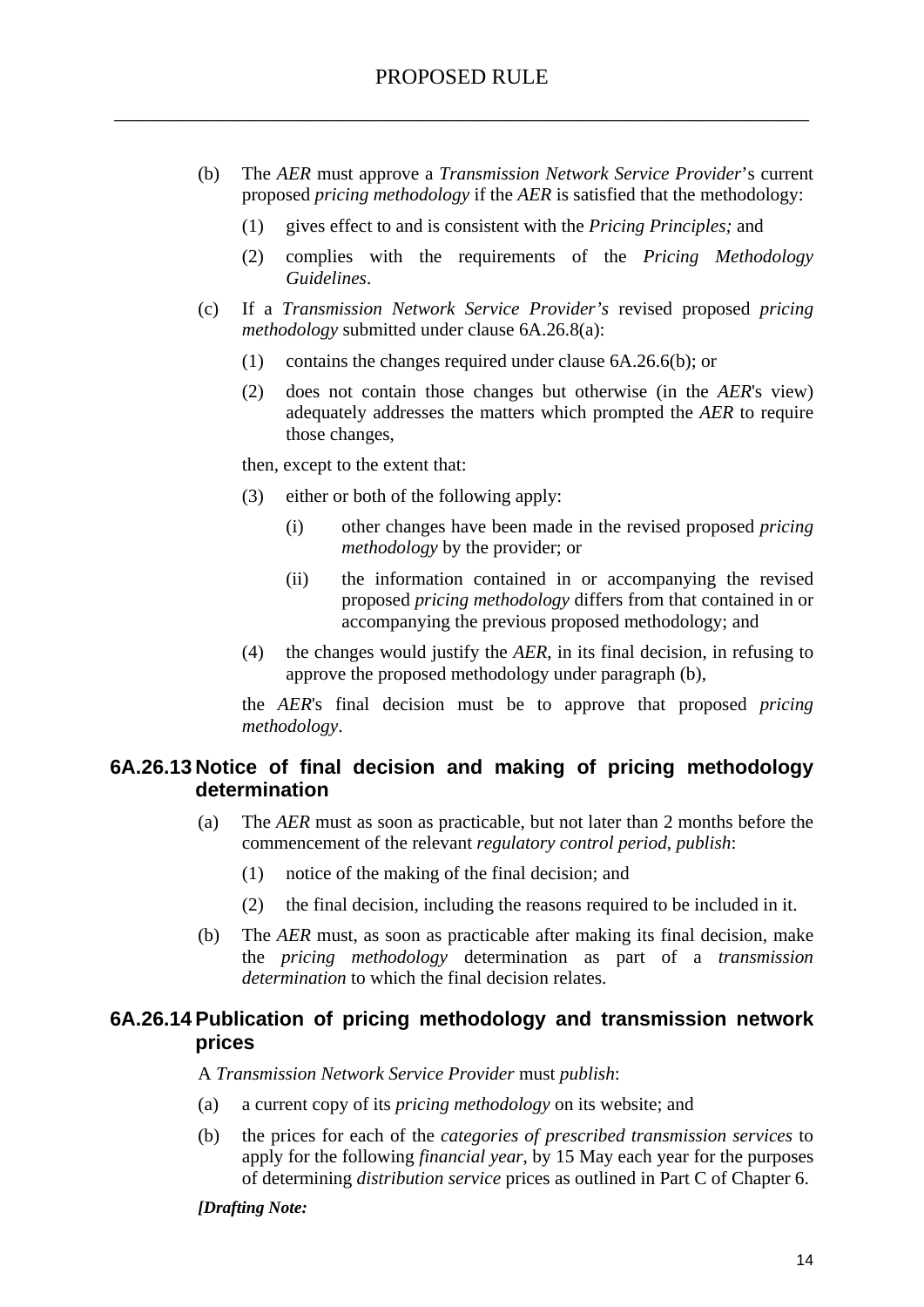*The requirement in paragraph (b) reflects the existing requirement of clause 6.5.7. The Commission seeks comment as to the appropriate timing requirements for a Transmission Network Service Provider to publish its annual prices based on its pricing methodology.]* 

## **6A.27 Prudent discounts**

### **6A.27.1 Agreements for prudent discounts for prescribed transmission services**

- (a) Subject to this clause 6A.27.1, the prices for *prescribed transmission services* that are determined in accordance with the *pricing methodology* of a *Transmission Network Service Provider*, are the maximum prices that a provider is entitled to charge for the provision of the relevant *prescribed transmission services*.
- (b) A *Transmission Network Service Provider* may, but is not required to, agree with a *Transmission Network Customer* (the **beneficiary**) to charge lower prices for *prescribed transmission use of system services* and *common transmission services* provided to that beneficiary, than the prices determined in accordance with the provider's *pricing methodology*.
- (c) Subject to this clause 6A.27.1, a *Transmission Network Service Provider*  that agrees to charge a beneficiary reduced *Customer TUOS general charges* or *common transmission service charges* (**reduced charges**), may recover the difference between the revenue that would be recovered by the application of the maximum prices referred to in paragraph (a) and the reduced charges (the **discount amount**) from either or both:
	- (1) *Customer TUOS general charges* to other *Transmission Customers*; and
	- (2) *common transmission service charges*,

in accordance with the provider's *pricing methodology*.

- (d) A *Transmission Network Service Provider* may recover up to 70 per cent of a discount amount through the *Customer TUOS general charges* or *common transmission service charges* to its other *Transmission Customers*.
- (e) A *Transmission Network Service Provider* may recover greater than 70 percent of the discount amount if:
	- (1) the discount amount is no larger than that necessary to prevent the *Customer TUOS general charges* and *common transmission service charges* altering the beneficiary's behaviour to the point of adopting the most attractive alternative in place of the course of action the beneficiary would have adopted if no such charges were levied; and
	- (2) the giving of the discount would not place other customers of the *Transmission Network Service Provider* in a worse position than if the discount was not offered.
- (f) Where for any reason the *Transmission Network Service Provider* does not recover the proportion of a discount amount that the provider is entitled to recover from other *Transmission Customers* under this clause in the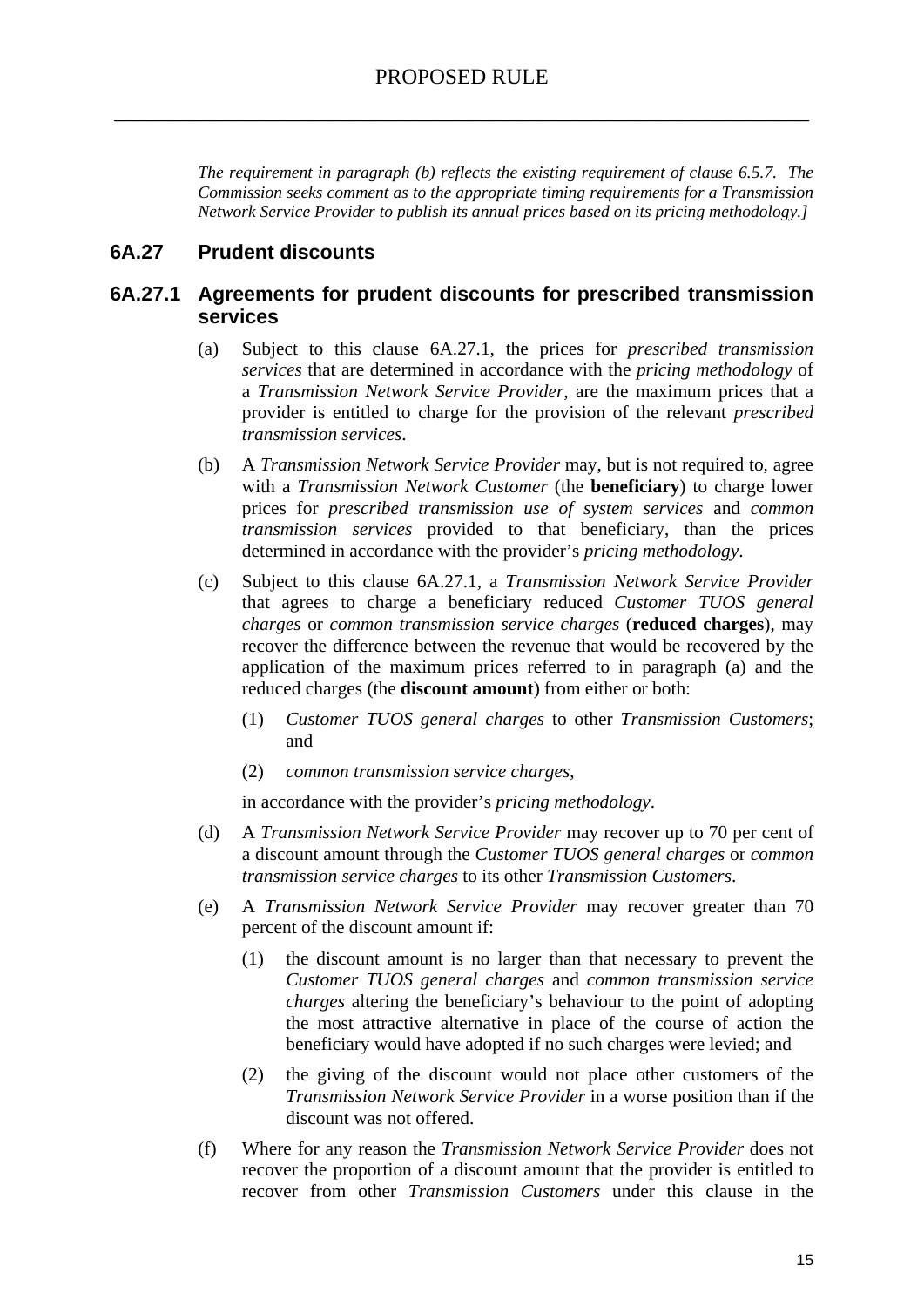*financial year* in which the reduced charges apply, the *Transmission Network Service Provider* may recover the difference through the *Customer TUOS general charges* to apply in a subsequent *financial year*, in accordance with the provider's *pricing methodology*.

## **6A.27.2 Application to AER for approval of proposed prudent discount amounts**

- (a) This clause applies where a *Transmission Network Service Provider* has agreed or proposes to agree, to reduced charges in accordance with clause 6A.27.1 and seeks to recover greater than 70 per cent of the discount amount through the *Customer TUOS general charges* or *common transmission service charges* to its other customers (the **proposed recovery amount**).
- (b) A *Transmission Network Service Provider* may apply to the *AER* for approval to recover the proposed recovery amount.
- (c) A *Transmission Network Service Provider* seeking approval must submit to the *AER* a written application in accordance with any relevant requirements of the *information guidelines* in force under clause 6A.17.2.

#### *[Drafting Note:*

*Draft clause 6A.17.2 (g) will be amended as follows:* 

- *(g) The information guidelines may specify, for the purposes of clause 6.27.2:* 
	- (1) *the circumstances in which a discount amount has arisen;*
	- (2) *details of the proposed recovery amount that the provider proposes to be recovered from the charges referred to in clause 6A.27.2;and*
	- (3) *evidence as to how the requirements of clause 6A.27.1(e) are satisfied; and*
	- (4) *such other information as may be required.]*
- (d) If the *AER* determines that the requirements of clause 6A.27.1(e) are satisfied, the *AER* may approve the recovery of the proposed recovery amount, taking into account the matters referred to in paragraph (i).
- (e) If the *AER* determines that the requirements of clause 6A.27.1(e) are not satisfied, the *AER* may refuse the recovery of the proposed recovery amount, and must set out its reasons.
- (f) If the *AER* does not make a decision referred to in paragraph (d) or (e) within 60 *business days* from the date it receives the *Transmission Network Service Provider's* application and accompanying evidence under paragraph (c), then, on the expiry of that period, the *AER* is taken to have approved the recovery of the proposed recovery amount.
- (g) A *Transmission Network Service Provider* must provide the *AER* with such information as the *AER* requires for the purpose of making a determination under paragraph (d) within the time specified by the *AER* in a notice provided to the provider by the *AER* for that purpose.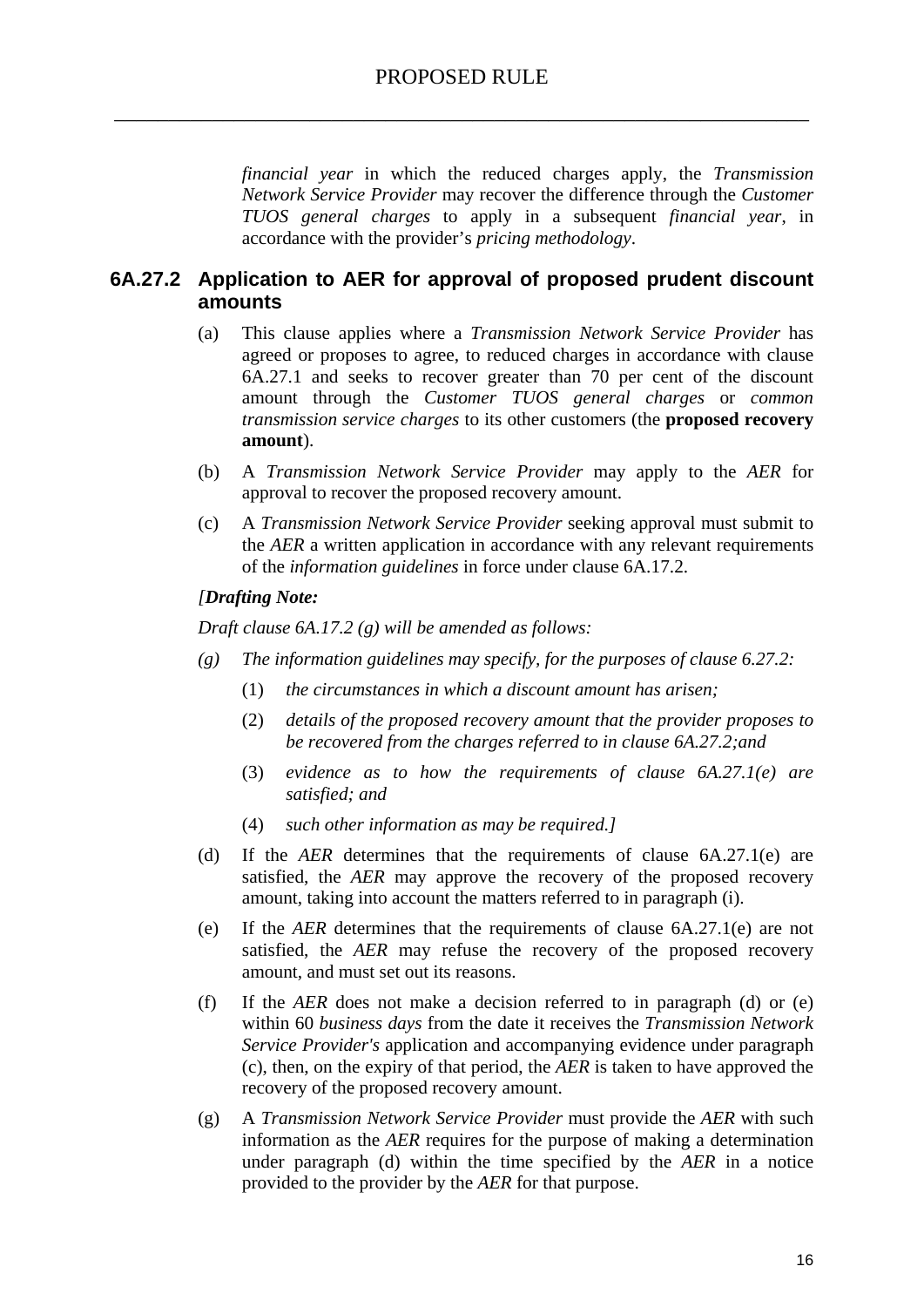#### **Consultation**

(h) Before making a determination under paragraph (d) or (e), the *AER* may consult with the relevant *Transmission Network Service Provider* and such other persons as the *AER* considers appropriate, on any matters arising out of an application to recover a proposed recovery amount as the *AER* considers appropriate.

#### **Relevant factors**

- (i) In making a determination under paragraph (d) or (e), the *AER* must take into account:
	- (1) the matters and proposals set out in the application referred to in paragraph (c);
	- (2) the requirements of clause  $6A.27.1(e)$ ;
	- (3) any other factors the *AER* considers relevant.
- (j) If the AER approves or is taken to approve recovery of the proposed recovery amount under paragraphs (d) or (f), that approval is valid for the duration of the agreement between the *Transmission Network Service Provider* and the *Transmission Customer*, except where the *Transmission Network Service Provider* has provided information in its application, that was materially false or misleading.
- (k) Where a *Transmission Network Service Provider* agrees to charge reduced charges in accordance with clause 6A.27.1, and no approval is granted under this clause 6A.27.2, the *AER* must review the discount amount in the course of making a subsequent *revenue cap determination* for that provider, and if the recovery of any part of the discount amount does not comply with clause 6A.27.1(e), the *AER* may adjust (with interest) the *total revenue cap* of the *Transmission Network Service Provider* for the following *regulatory control period* in respect of the total amount that has been earned by the *Transmission Network Service Provider* and does not satisfy the requirements under the *Rules*.
- (l) A *Transmission Network Service Provider* may continue to recover discounts arising as a result of agreements that were entered into prior to 10 October 2001 so long as the agreement remains in effect and its terms are not renegotiated.

#### **6A.28 Billing and Settlements Process [existing rule 6.7]**

This rule describes the manner in which *Transmission Customers* are billed for *prescribed transmission services* and how payments for those services are settled.

#### **6A.28.1 Billing for prescribed transmission services**

(a) For each *connection point* on its *transmission networks*, a *Transmission Network Service Provider* must calculate the *transmission service* charges payable by *Transmission Network Customers* or other persons with *connection points* on the *transmission network* in accordance with the *transmission service* prices published under clause 6A.26.14.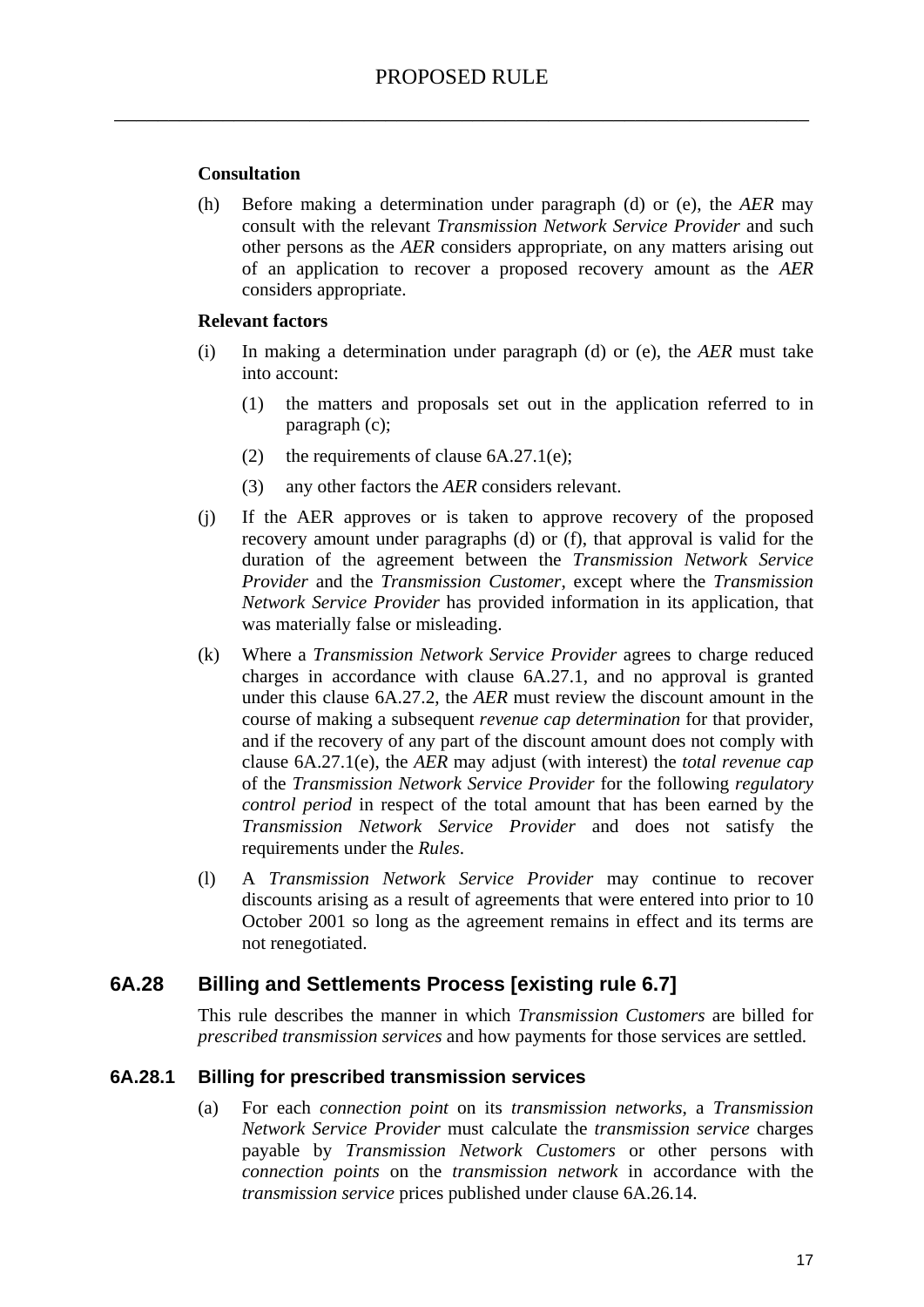- (b) A *Transmission Network Service Provider* must issue a bill to *Transmission Network Customers* for *prescribed transmission services*.
- (c) Where the billing for a particular *financial year* is based on quantities which are undefined until after the commencement of the *financial year*, charges must be estimated from the previous year's billing quantities with a reconciliation to be made when the actual billing quantities are known and, where the previous year's billing quantities are unavailable or no longer suitable, nominated quantities may be used as agreed between the parties.
- (d) Where *transmission service* charges are to be determined from *metering data*, these charges must be based on kW or kWh obtained from the *metering data* managed by *NEMMCO*.

#### **6A.28.2 Minimum information to be provided in network service bills**

- (a) The following is the minimum information that must be provided with a bill for a *connection point* issued by a *Transmission Network Service Provider* directly to a *Transmission Customer* or other person with a *connection point* on the *transmission network*:
	- (1) the *connection point* identifier;
	- (2) the dates on which the *billing period* starts and ends;
	- (3) the identifier of the published *transmission service* price from which the *connection point* charges are calculated; and
	- (4) measured quantities, billed quantities, agreed quantities, prices and amounts charged for each component of the total *transmission service* account.
- (b) In addition to the minimum information requirements set out in clause 6.7.2(a), a bill for a *connection point* issued by a *Transmission Network Service Provider* directly to a *Transmission Customer* must separately identify the *Customer TUOS usage charge*, *Customer TUOS general charge* and *common transmission service charge* components of the total amount levied in relation to *prescribed transmission use of system services* in the *billing period* for that *connection point*.

#### **6A.28.3 Obligation to pay charges for prescribed transmission services**

A *Transmission Network Customer* must pay charges for *prescribed transmission services* properly charged to it and billed in accordance with the *pricing methodology* of the relevant *Transmission Network Service Provider* by the date specified in the bill.

#### **6A.28.4 Settlement between Transmission Network Service Providers**

(a) Each *Transmission Network Service Provider* must pay to each other relevant *Transmission Network Service Provider* the revenue which is estimated to be collected during the following year by the first provider as charges for *prescribed transmission services* for the use of *transmission systems* owned by those other *Transmission Network Service Providers*.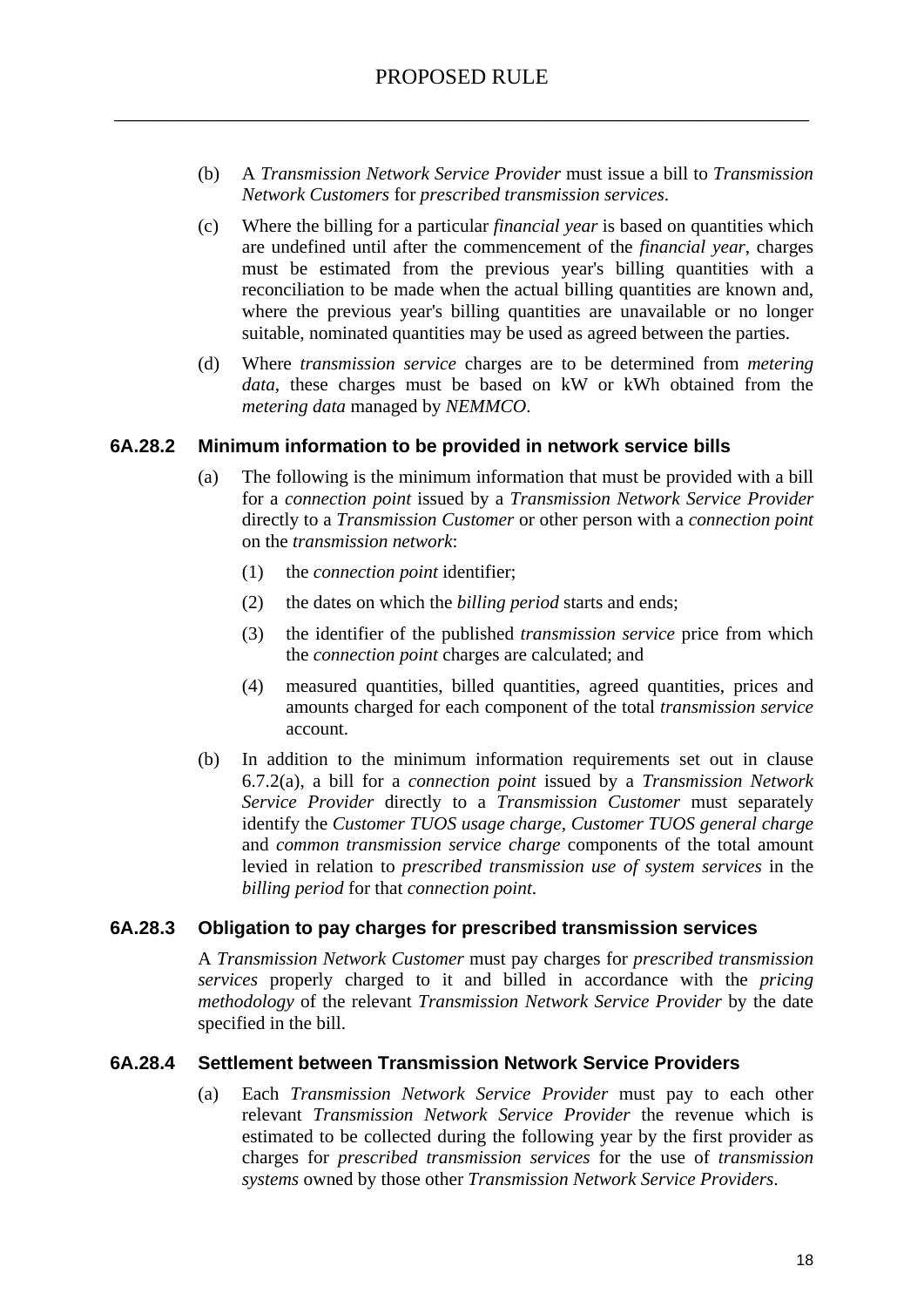- (b) Payments to be made between *Transmission Network Service Providers* within a *region* under paragraph (a) must be determined by the *Coordinating Network Service Provider* for that *region*.
- (c) Financial transfers payable under this clause 6A.28.4 must be paid in equal monthly instalments.

#### **6A.28.5 Calculation of financial transfers between Transmission Network Service Providers**

- (a) If the *prescribed transmission use of system* revenue allocation and price and charge calculation under the *pricing methodology* of a *Transmission Network Service Provider* result in the allocation of some of a provider's revenue to a *Transmission Customer* in relation to a *connection point* with another *Network Service Provider* then financial transfers between *Network Service Providers* must be made in accordance with paragraph (b).
- (b) Financial transfers referred to in paragraph (a) must be determined by the *Co-ordinating Network Service Provider* as a fixed annual amount for the next *financial year*. The *survey period* for this allocation is the most recent full *financial year* for which operating data is available.

#### **6A.29 Transmission Network Service Provider Prudential Requirements**

This rule sets out the arrangements by which *Transmission Network Service Providers* may minimise financial risks associated with investment in *transmission network* assets.

#### **6A.29.1 Prudential Requirements for prescribed transmission services**

- (a) A *Transmission Network Service Provider* may require a *Generator*, *Transmission Customer* or another person having a *connection point* on the *transmission network* to establish prudential requirements for either or both *connection services* and *transmission use of system services.* These prudential requirements may take the form of, but need not be limited to, capital contributions, pre-payments or financial guarantees.
- (b) Prudential requirements for *connection service* or *transmission use of system service* are a matter for negotiation between the *Transmission Network Service Provider* and the *Generator, Transmission Customer* or other person having a *connection point* on the *transmission network,* and the terms agreed must be set out in the *connection agreement* between the *Transmission Network Service Provider* and the *Generator, Transmission Customer* or other person having a *connection point* on the *transmission network*.

#### **6A.29.2 Capital contribution or prepayment for a specific asset**

Where the *Transmission Network Service Provider* is required to construct specific assets to provide *connection service* or *transmission use of system service* to a *Generator, Transmission Customer* or another person having a *connection point* on the *transmission network*, the *Transmission Network Service Provider*  may require that person to make a capital contribution or prepayment for all or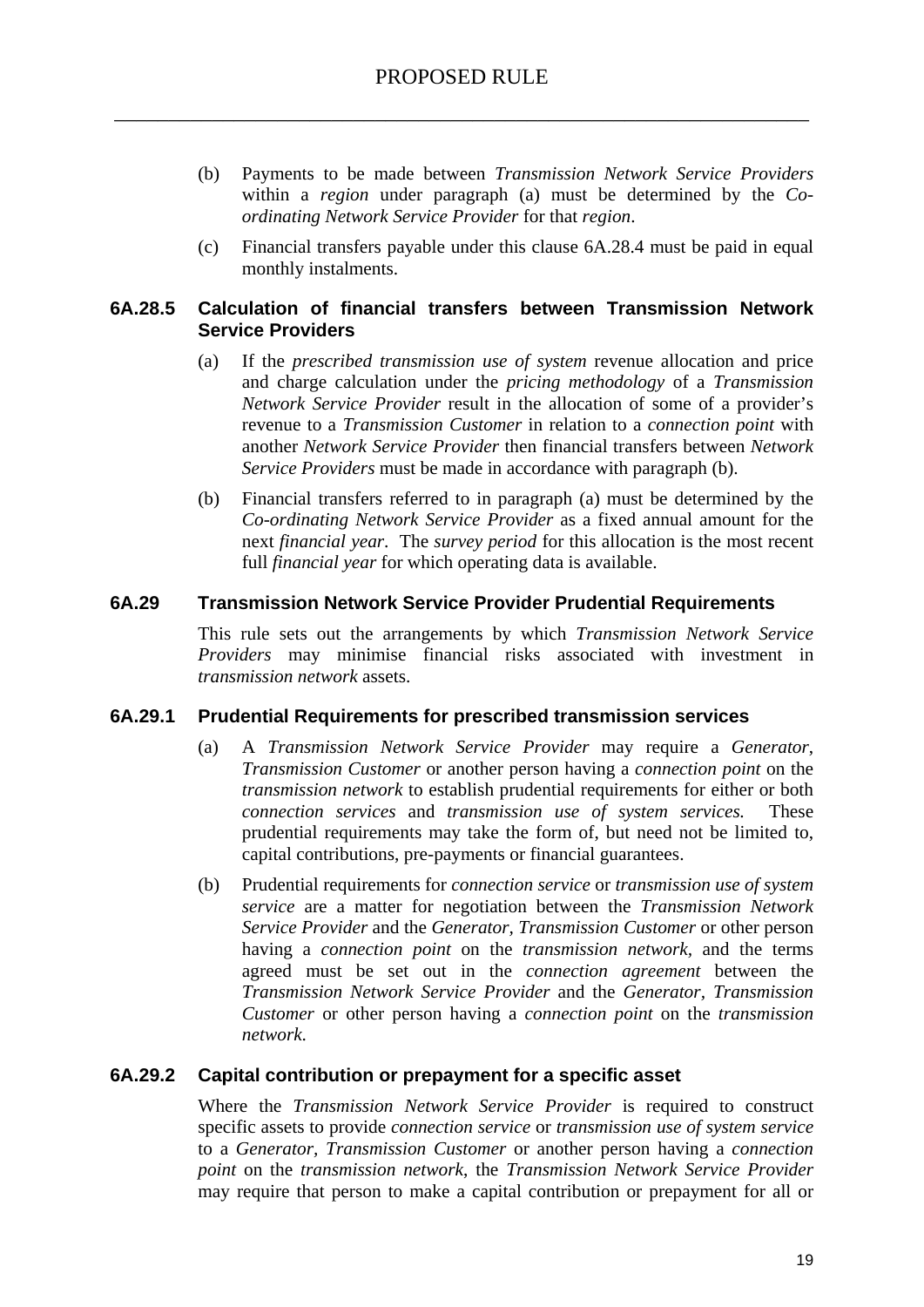part of the cost of the new assets installed and any contribution made must be taken into account in the determination of *transmission service* prices applicable to that person*.*

### **6A.29.3 Treatment of past capital contributions**

- (a) The treatment of capital contributions for *connection service* and/or *transmission use of system service* made, prior to 13 December 1998, by *Generators, Transmission Customers* or other persons having a *connection point* on the *transmission network* must be in accordance with any contractual arrangements with the relevant *Transmission Network Service Providers* applicable at that time.
- (b) Where contractual arrangements referred to in paragraph (a) are not in place, the treatment of past capital contributions for *connection service* and/or *transmission use of system service* must be negotiated by the *Transmission Network Service Provider* and the *Generator, Transmission Customer* or other person having a *connection point* on the *transmission network* and, if a dispute arises and cannot be resolved, the matter must be referred to the *AER*.

#### **6A.30 Multiple Transmission Network Service Providers within a region**

- (a) If *prescribed transmission services* within a *region* are provided by more than one *Transmission Network Service Provider*, the providers within that *region* may agree to appoint a *Co-ordinating Network Service Provider* who is responsible for the allocation of all relevant *AARR* within that *region*.
- (b) Each *Transmission Network Service Provider* must determine the *AARR* for its own *transmission system* assets which are used to provide *prescribed transmission services* within each *region*.
- (c) The *Co-ordinating Network Service Provider* must use the total *AARR* of all *Transmission Network Service Providers* providing *prescribed transmission services* within the *region*.
- (d) The *Co-ordinating Network Service Provider* is responsible for the allocation in accordance with the *Pricing Principles*, in relation to *Transmission Network Users'* and *Transmission Network Service Providers' connection points* to *transmission networks* located within the *region*.

#### **6A.30.1 Single Transmission Network Service Provider within a region**

If *prescribed transmission services* within a *region* are provided by only one *Transmission Network Service Provider,* that provider is responsible for allocation of the *AARR* for the *transmission networks* in that *region* and must liaise with the *Transmission Network Service Provider* similarly responsible in any other *interconnected regions.*

#### **6A.30.2 Allocation over several regions**

(a) The *Transmission Network Service Providers* responsible for the allocation of the *AARR* within a *region* may agree with one or more other such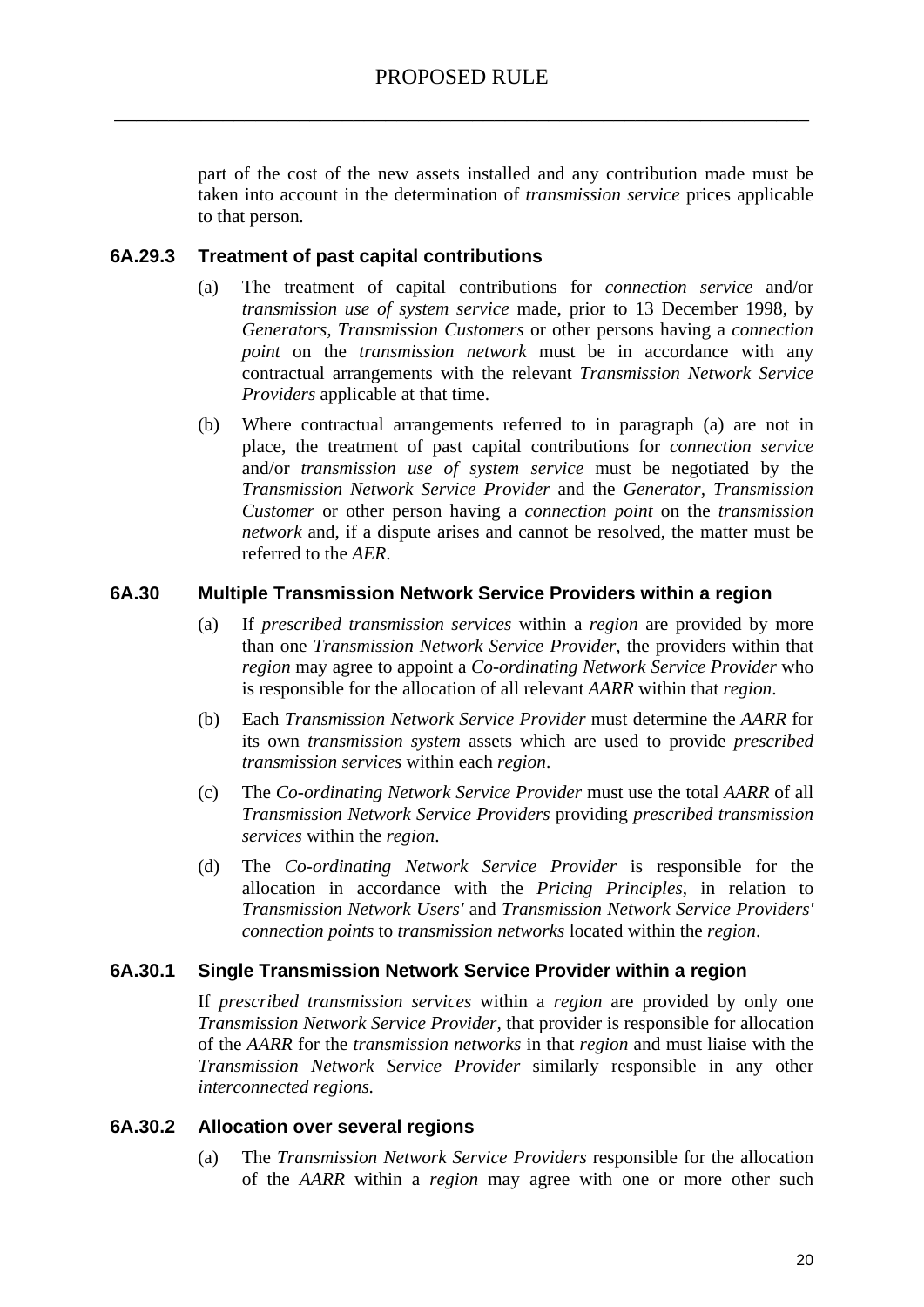providers for *interconnected regions* to undertake the allocations as one allocation over all of those *regions*.

(b) To make an allocation over several *regions*, the sum of the *AARR* of all *Transmission Network Service Providers* providing *prescribed transmission services* within those *regions* must be used.

### **6A.31 Information Requirements – Regulation of Pricing [existing rule 6.9]**

 *[Drafting Note: The current requirements in existing clause 6.9.1 – Transmission Network data from Network Service Providers are proposed for inclusion in the information guidelines developed by the AER under the [draft] clause 6A.17.2. That clause would be amended (after paragraph (g)) as follows:* 

- (h) The *information guidelines* may provide, for the purposes of rule 6A.31:
	- (1) Information that must be exchanged by *Network Service Providers* to permit the cost allocation and calculation of prices for the *interconnected transmission systems* on the electrical characteristics and the *aggregate annual revenue requirement* of each optimised *network* asset and *connection asset* in *interconnected transmission systems*
	- (2) The information that each *Transmission Network Service Provider*  must supply to a *Co-ordinating Network Service Provider* and other *Transmission Network Service Providers* for the purposes of cost allocation under the provider's *pricing methodology*, including:
		- (i) electrical parameters for each optimised element of the *network* and the *network* configuration;
		- (ii) hourly *load* data for each exit point for the *survey period*;
		- (iii) hourly *generation* data for each entry point for the *survey period*;
		- (iv) *voltage* control arrangements and *voltage* profile;
		- (v) the *ASRR* for *the categories of prescribe*d *transmission use of system* services and *common transmission services.*
- (d) The derivation of hourly *load* data from *metering data* by the aggregation of the *energy meter* reading figures in respect of each hour.

## **6A.32 Confidentiality of pricing information**

[Existing clause 6.9.2 (Confidentiality of network pricing information) provides:

"All information used by a *Transmission Network Service Provider* for the purposes of *transmission service* pricing is *confidential information* and must be treated in accordance with clause 8.6."]

*[Drafting Note: The Commission seeks comment as to an appropriate regime for dealing with confidentiality of information in light of the proposed changes to the pricing regime]*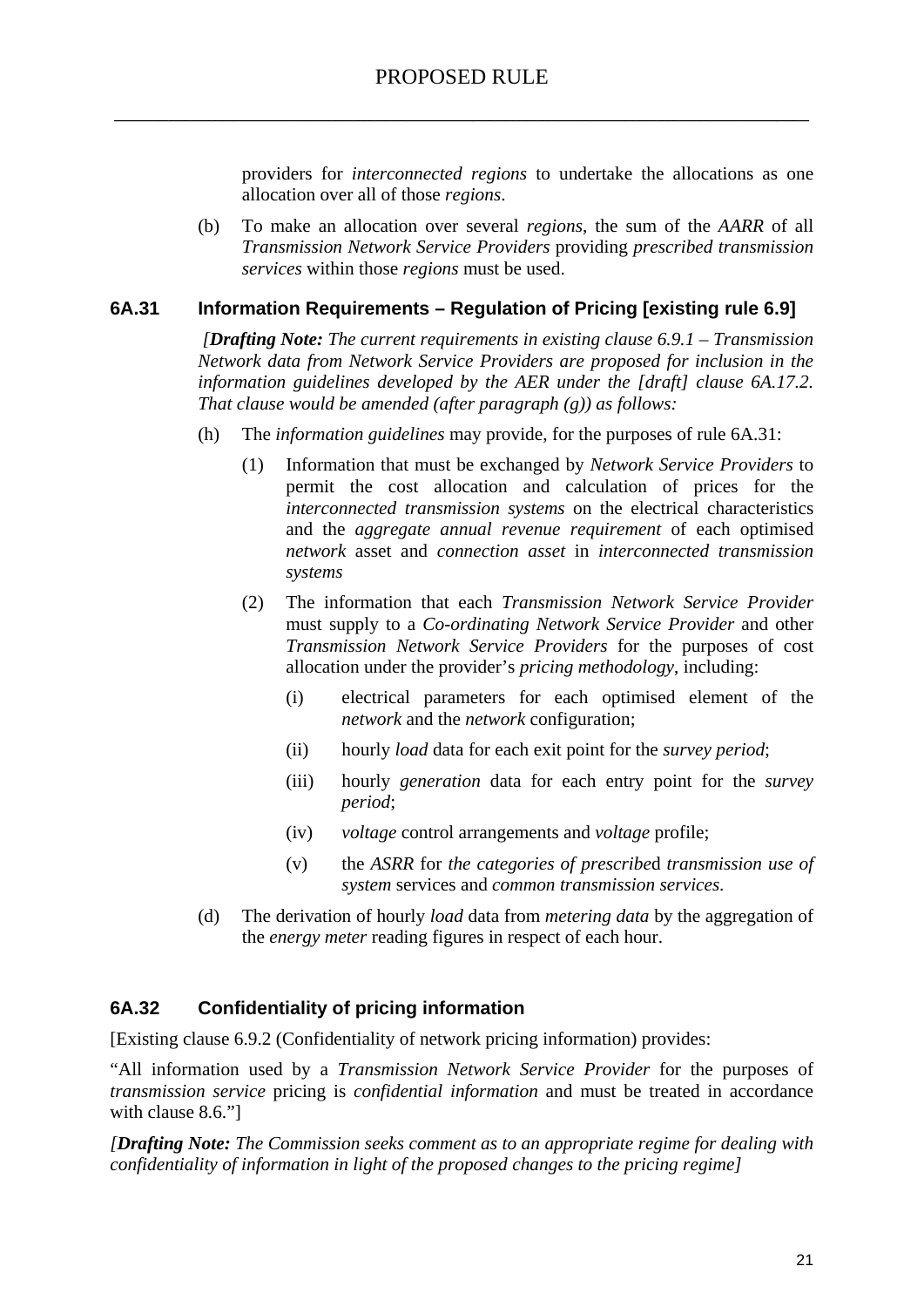#### **6A.33 Transition to new Part J: prices for prescribed exit and entry services under existing agreements**

If the terms of a *connection agreement* entered into on or before 24 August 2006, provide for the calculation and determination of prices for services that are *prescribed entry services* or *prescribed exit services* by virtue of the operation of [draft] clause 11.5.11, the prices for those services may continue to be calculated or determined under and in accordance with those agreements despite any requirements of Part J of Chapter 6A.

*[Drafting Note: The Commission seeks comment on this proposed savings and transitional rule, and on any other matters that should be the subject of such savings rules.]* 

## **Schedule 6A.4 – Pricing Methodology Guidelines**

## **S6A.4.1 CRNP methodology and modified CRNP methodology**

The *Pricing Methodology Guidelines* may clarify and explain the *CRNP methodology* and the *modified CRNP methodology* in accordance with the following descriptions:

- (a) **CRNP Methodology** (or cost reflective network pricing) is an allocation process that involves the following steps:
	- (1) Attributing network 'costs' to *transmission system* assets: The **locational component** of the *ASRR* allocated to *prescribed transmission use of system services* is allocated to each asset used to provide *prescribed transmission use of system services* based on the ratio of the optimised replacement cost of that asset, to the optimised replacement cost of all *transmission system* assets used to provide *prescribed use of system services*. The allocation to each *transmission system* asset is the 'locational network asset cost'.
	- (2) Determining the baseline allocation of *generation* to *loads* using a 'fault contribution matrix'.
	- (3) Determining the allocation of dispatched generation to loads over a range of actual operating conditions from the previous *financial year*. The range of operating scenarios is chosen so as to include the conditions that result in most stress on the *transmission networ*k and for which *network* investment may be contemplated. For each operating scenario selected:
		- (i) a constrained allocation of *generation* to *loads* matrix must be developed, in which *generation* is allocated to serving *loads* on the basis of the fault contribution matrix;
		- (ii) load flow analysis techniques are used to solve for *network* flows and to calculate the sensitivity of flows on each *network element* resulting from incremental changes in each *load*;